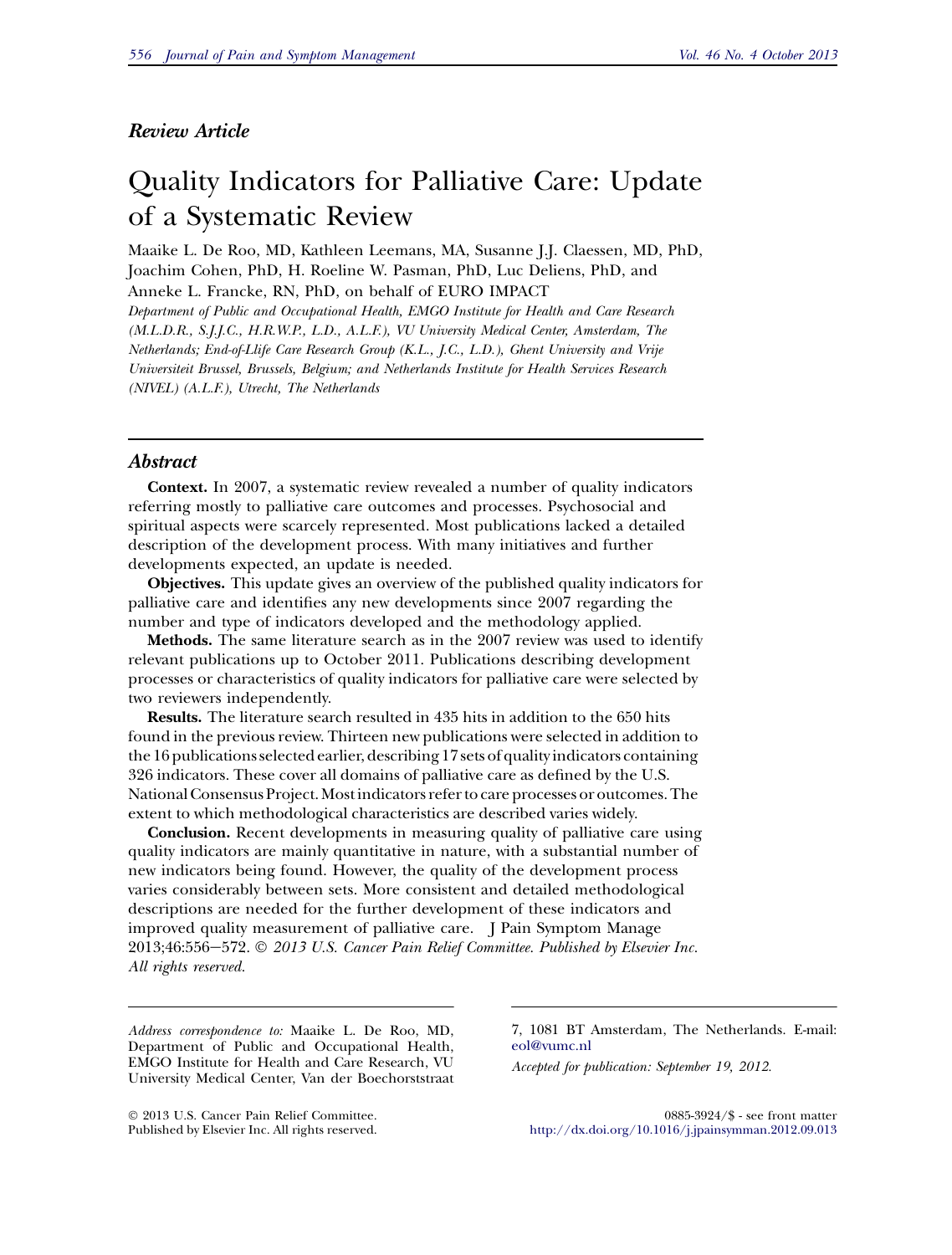#### Key Words

Palliative care, quality of care, quality indicators

## Introduction

Quality indicators can play an important role in offering insight into the quality of care provided and subsequently enabling im-provements to care where needed.<sup>[1](#page-14-0)</sup> Quality indicators are explicitly defined measurable items referring to the outcomes, processes, or structure of care. $2,3$  They are usually described with a numerator, denominator, and/or performance standard. Quality indicators can indicate either problems or good quality in relevant care domains.<sup>[2](#page-14-0)</sup>

In palliative care today, there is an increasing interest in the quality of care and, more specifically, in quality indicators. In 2005, the National Consensus Project for Quality Palliative Care (NCP) in the U.S. published an overview of eight domains<sup>[4](#page-14-0)</sup> covering the World Health Organization's well-known definition of palliative care. $5$  Clinical guidelines were subsequently developed for each of these NCP domains in 2006 and were updated in 2009. These guidelines defined preferred practice for each domain, in an effort to guide improvement in the quality of palliative care. The NCP stated that the next step after developing these guidelines had to be the development, testing, and implementation of quality indicators, to enable the determination, comparison, and continual improvement of the quality of care.[4,6,7](#page-14-0) In addition, in 2009, the Council of Europe stated that ''the definition and adoption of indicators of good palliative care assessing all dimensions of care from the perspective of the patient should be encouraged.'['8](#page-14-0)

Furthermore, in 2009, Pasman et al. published a systematic international literature review (performed in 2007) on quality indica-tors for palliative care.<sup>[9](#page-14-0)</sup> This review revealed that a number of quality indicators for palliative care had already been developed, particularly in the U.S. However, the existing quality indicators showed some limitations. First, most quality indicators concerned the processes and outcomes of palliative care, whereas there were few indicators dealing with the organizational structure of palliative care. Moreover, not all domains of palliative care were covered to the same degree:

there was an underrepresentation of psychosocial, spiritual, and cultural domains. Finally, most indicators were restricted to one setting or patient group. The authors expressed the need for the further development of quality indicators, with detailed methodological specifications, that enable accurate assessment and monitoring of the quality of palliative care.

In general, systematic reviews synthesize the existing research findings.<sup>[10](#page-14-0)</sup> Systematic reviews need to be kept up to date,<sup>[11](#page-14-0)</sup> particularly when there are indications that new relevant research has become available, to prevent the reviews from becoming out of date and their results becoming incomplete. The Cochrane Handbook recommends that authors should assess frequently whether relevant research is being published, so they are able to judge whether and when the review needs updating.<sup>[12](#page-14-0)</sup> There has been increasing interest in quality measurement using quality indicators in the last few years at international conferences, in policies, and in the literature. Moreover, in 2011, the European Association for Palliative Care created a task force on patient-reported outcome measurement including quality indicators to harmonize the approaches to quality measure-ment in palliative care.<sup>[13,14](#page-14-0)</sup>

Therefore, it is likely that new sets of quality indicators will have been developed and that some of the methodological characteristics of the indicators in the previous review will have been explored in more detail. In view of the above-mentioned recommendation and our expectations that the increased attention would result in new developments in this area, we proposed to update the systematic re-view by Pasman et al.<sup>[9](#page-14-0)</sup>

This article presents an updated systematic review describing the state of the art of quality indicators for palliative care. We describe 1) the extent to which these quality indicators cover the eight domains of palliative care identified by the NCP; 2) whether the quality indicators cover outcomes, processes, or structure of palliative care; and 3) the methodological characteristics of the quality indicators. We were particularly interested in any new developments,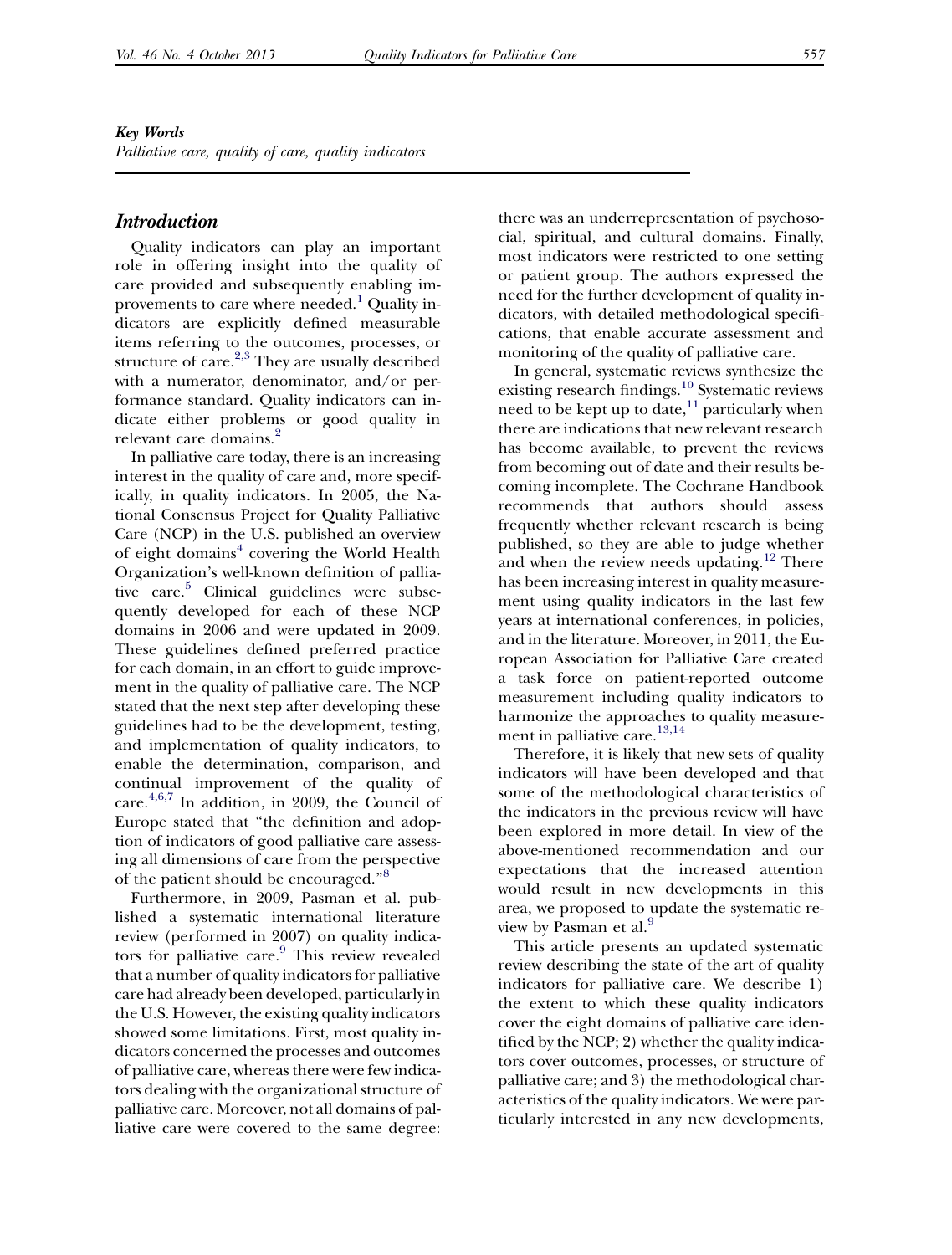especially developments that overcame any of the shortcomings found by Pasman et al.

# **Methods**

## Data Sources and Searches

All references included in the review by Pasman et al. also were included in this updated review. To identify new relevant literature, searches were performed in the same databases as in the Pasman review: PubMed, Psyc-INFO (via OvidSP), [Embase.com,](http://Embase.com) and CINAHL (via EBSCO). The search period ran from the inception of the databases to October 7, 2011. No limitations regarding language were applied. Controlled terms from MeSH in PubMed, thesaurus terms from PsycINFO, Emtree in [Embase.com,](http://Embase.com) CINAHL Headings in CINAHL, and free-text terms were used. Search terms expressing palliative care were combined with search terms comprising quality indicators. The PubMed search strategy is displayed in Appendix I (available at [jpsmjournal.com\)](http://jpsmjournal.com); the search strategies performed in the other databases were comparable and are available on request.

Both the results of the previous searches by Pasman et al. and new searches were entered in a Reference Manager database and were checked for duplicates. All single references were included for the further selection process.

## Inclusion Criteria and Study Selection

Newly identified references were eligible for inclusion if they met the following inclusion criteria, also used in the review by Pasman et al.: 1) the publication describes the development process and/or characteristics of quality indicators developed specifically for palliative care provided by care organizations or professionals and 2) numerators and denominators are defined for the quality indicators, or the numerators and denominators can be deduced directly from the descriptions of the quality indicators, or performance standards are given. Literature in a language other than English could be included in this systematic review if an English translation of the indicators was available (either included in the literature or available on request). Editorials, letters to the editor, comments, and narrative case reports were excluded. Indicators focusing on national palliative care policy or the organization of palliative care at a national level (e.g., Ahmedzai et al.<sup>15</sup>) also were excluded. Publications describing the application of existing quality indicators in clinical practice or reviews of several (sets of) quality indicators without any new developments in addition to the previous review by Pasman et al. were not included in this review.

Newly identified references were screened by two reviewers independently (K. L. and J. C. or S. J. J. C. and M. L. D. R.) in a twostage inclusion process. In the first stage, references were screened independently by title and abstract. All references deemed eligible for inclusion proceeded to the second selection stage, in which two reviewers independently examined the remaining references by reading the full texts. Any discrepancies between reviewers' selections were discussed until consensus was obtained, or else one of the other review authors (A. L. F.) was consulted. The reference lists of all publications selected in the second stage were checked to identify any relevant publications that had not been found in the computerized searches.

## Data Extraction

The data extraction form designed by Pas-man et al.<sup>[9](#page-14-0)</sup> was used to extract relevant data from the included literature. The extracted information included a general description of the quality indicator, the target population, the applicable setting, and the type of quality indicator (whether it describes an outcome, a process, or a structure of palliative care). If relevant information regarding characteristics was lacking, the publication authors were contacted for additional information. If multiple publications dealt with the same indicator set, the descriptions of the quality indicators in the most recent publication were used for this review. Data extraction forms were completed by two reviewers (K. L. and M. L. D. R. or S. J. J. C. and M. L. D. R.) independently. Discrepancies between reviewers were discussed and in those cases in which a consensus could not be reached, one of the other coauthors (A. L. F.) was consulted.

If after completing the extraction forms it seemed that certain individual quality indicators did not fulfill the inclusion criteria described earlier in this section (e.g., numerator and denominator were not defined for this specific indicator), they were not considered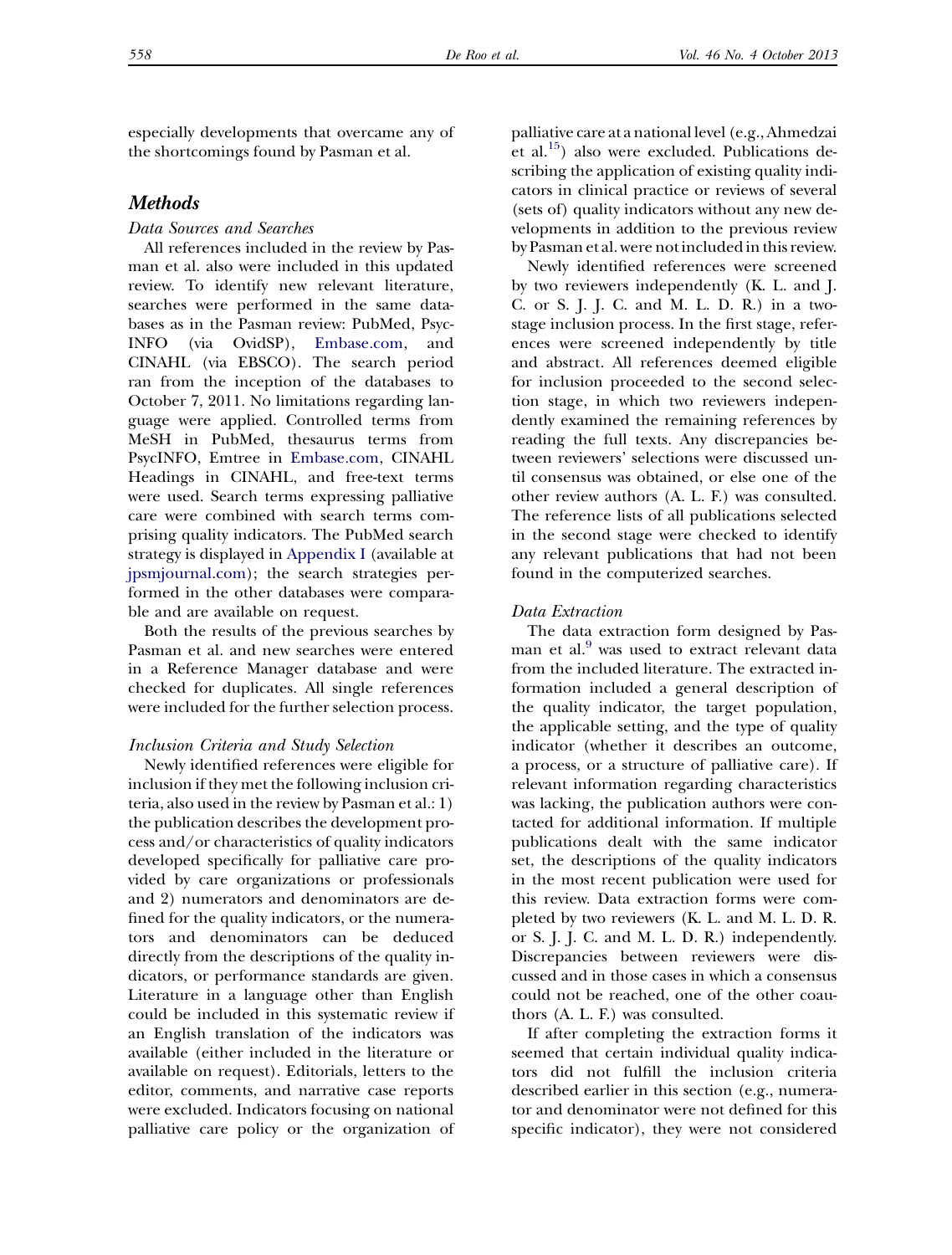for further analysis. Consequently, not all indicator sets were selected in their entirety.

Subsequently, the quality indicators were categorized by two reviewers independently (K. L. and M. L. D. R. or S. J. J. C. and M. L. D. R.) into the domains of palliative care defined by the NCP. $4,6,7$  These domains are as follows:

- 1. Structure and Process of Care (e.g., organizing training and education for professionals; providing continuity of care)
- 2. Physical Aspects of Care (e.g., measuring and documenting pain and other symptoms; assessing and managing symptoms and side effects)
- 3. Psychological and Psychiatric Aspects of Care (e.g., measuring, documenting, and managing anxiety, depression, and other psychological symptoms; assessing and managing the psychological reactions of patients/ families)
- 4. Social Aspects of Care (e.g., conducting regular patient/family care conferences to provide information, discuss goals of care, and offer support to patient or family; developing and implementing comprehensive social care plans)
- 5. Spiritual, Religious, and Existential Aspects of Care (e.g., providing information about availability of spiritual care services to patient or family)
- 6. Cultural Aspects of Care (e.g., incorporating cultural assessments such as the locus of decision making and preferences of patient or family regarding the disclosure of information and truth telling, language, and rituals)
- 7. Care of the Imminently Dying Patient (e.g., recognizing and documenting the transition to the active dying phase; ascertaining and documenting patient/family wishes about the place of death; implementing a bereavement care plan)
- 8. Ethical and Legal Aspects of Care (e.g., documenting patient/surrogate preferences for care goals, treatment options and the care setting; making advance directives; promoting advance care planning)

#### Methodological Assessment

As in the previous review, $9$  the quality indicators were assessed methodologically using the

Appraisal of Indicators through Research and Evaluation (AIRE) instrument.<sup>[16](#page-15-0)</sup> This instrument comprises 20 items, subdivided into four categories. Three of these categories were used for the methodological assessment in this review (see Appendix II; available at [jpsmjournal.com](http://jpsmjournal.com)). The fourth category, "purpose, relevance, and organizational context,'' was less relevant for this review because the items in this category reflect the relevance of the quality indicators within a particular context rather than the methodological characteristics. Each item's score ranges from 1 to 4, where 1 is "strongly disagree" (confident that the criterion has not been fulfilled or no information was available); 2 and 3 are "disagree/agree" (unsure whether the criterion has been fulfilled; answer "agree" or "disagree,'' depending on the extent to which the criterion has been fulfilled); and 4 is ''strongly agree'' (confident that the criterion has been fulfilled).

The AIRE instrument was completed by two of the authors independently (K. L. and M. L. D. R. or S. J. J. C. and M. L. D. R.) for the entire sets of quality indicators rather than for each quality indicator separately, because most publications only gave general information for the set as a whole concerning the development of the quality indicators and supporting evidence.

The scores for each of the three categories were calculated by summing the individual authors' scores for the items in a category and standardizing this total as a percentage of the maximum possible score for that category. The category scores are independent and, therefore, should not be aggregated into a single total quality score. The maximum possible score for a category was calculated by multiplying the maximum score per item (score of 4) by the number of items in that category (three, three, or nine) and the number of evaluators (two). The minimum possible score was calculated at the same time by using the minimum score per item (score of 1).

The standardized category score is the total score per category, minus the minimum possible score for that category, and divided by the maximum possible score minus the minimum possible score times 100%. This standardized score ranges between 0% and 100%, with a higher score indicating a higher methodological level. $16$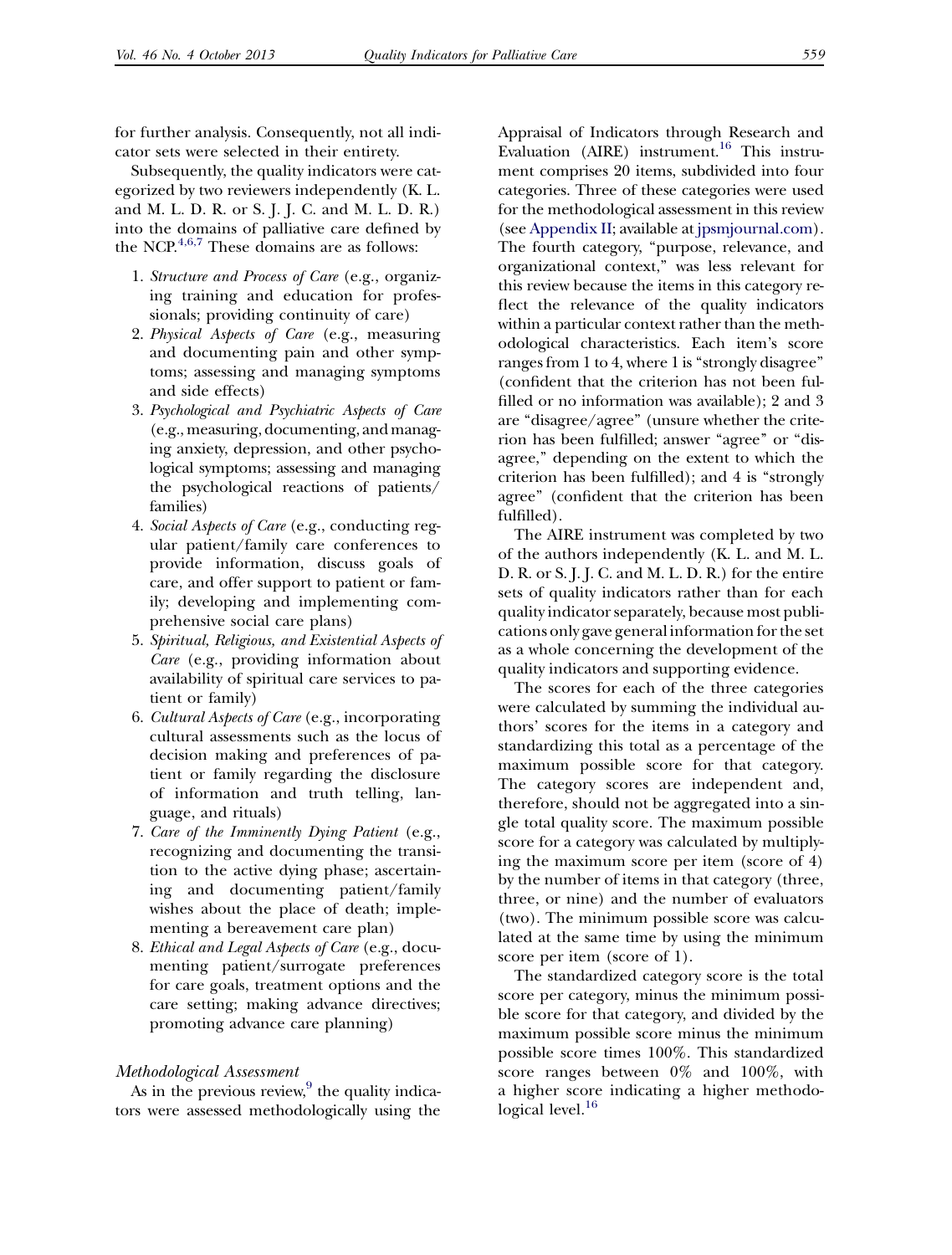#### Results

#### Search Results

In addition to the 650 references found by Pasman et al. in 2007, 435 new unique and potentially relevant references were found in 2011 for this update. Initial screening of these 435 new results based on the title and abstract resulted in 78 publications for a full-text read. Ultimately, nine of these 78 publications met the inclusion criteria. $17-25$  The most common reason for exclusion was that neither numerators and denominators nor a performance standard were given (Inclu[sion C](#page-15-0)riterion 2). Four additional publications $26-29$  were included after reference tracking of the selected publications and contacting the authors if information was lacking. Hence, a total of 13 new publications have been included in this review, in addition to the 21 publications (16 originally identified, plus five used for the methodologi[cal an](#page-15-0)alysis) identified by Pasman et al. in 2007. $30-50$  A flow chart of the selection stages is presented in [Fig. 1](#page-5-0).

These 13 new publications described a total of nine new sets, in addition to the eight sets of quality indicators found by Pasman et al., as presented in [Table 1](#page-6-0) (the new sets are marked with  $NEW$  in [Table 1](#page-6-0)). Eight of these sets are completely new, whereas one  $set^{21}$  $set^{21}$  $set^{21}$  is an adapted and shortened version of a set found in the previous review.

The new sets of quality indicators contained 187 partly overlapping quality indicators, in addition to the 142 quality indicators found in the previous review. This resulted in 326 unique indicators (three indicators were identical to indicators found in the previous review), described in more detail in Appendix III (available at [jpsmjournal.com](http://jpsmjournal.com)).

#### General Overview of the Quality Indicator Sets Found

Most sets in the original review were developed in the U.S., whereas the new sets included some developed in The Netherlands, Japan, and the U.K. [\(Table 1](#page-6-0)). Various palliative care settings and patient populations are covered. Concerning palliative cancer care,<br>three new sets  $18-20,22,23,34$  $18-20,22,23,34$  were found in addition to the two sets found in the previous review.[32,33,49,50](#page-15-0) One set was found in the previous review with regard to end-of-life care for the vulnerable elderly;  $30,38,42,47,49$  it subsequently was shortened and adapted for use in The Netherlands.<sup>[21](#page-15-0)</sup> Concerning palliative care in a hospice setting, two sets were found: one set had already been found in the previous review,<sup>[50](#page-16-0)</sup> but this update revealed an additional set focusing on hospice or palliative care.[25](#page-15-0) In the previous review, one set was found for end-of-life care in intensive care units,  $39,40$  palliative nursing home care,  $35$ home palliative care, $41$  and hospital-based pal-liative care<sup>[46](#page-16-0)</sup> (one set for each of the four settings).

In addition, four new sets were found with a relatively broad focus. One set applies to all settings in which palliative care is provided for adult patients and was developed in The Netherlands, $17,29$  one set was developed for use in a variety of specialist care settings in Australia,[24,28](#page-15-0) and two sets focus on palliative care in several settings in the U.K. $^{26,27}$  $^{26,27}$  $^{26,27}$ 

#### Quality Indicators Per Domain of Palliative Care

All the eight domains of palliative care as defined by the  $NCP^{4,6,7}$  $NCP^{4,6,7}$  $NCP^{4,6,7}$  were covered by the quality indicators found in either the original review or updated searches. However, coverage is not equally distributed across the domains [\(Table 2](#page-11-0)). The domains with the most indicators were Physical Aspects of Care (112 quality indicators) and Structure and Process of Care (95 indicators). Most quality indicators dealing with Physical Aspects of Care concerned the assessment and treatment of pain or dyspnea (e.g., Lorenz et al. 2009, Miyashita et al., Keay et al., Schenck et al., and Twaddle et al.; [Table 1\)](#page-6-0). In the Structure and Process of Care domain, most quality indicators focused on communication with patients and family and information given to them, for example, concerning prognosis (e.g., Yabroff et al.; [Table 1](#page-6-0)).

A relatively large number of quality indicators also was found (44 indicators) for Ethical and Legal Aspects of Care, mostly concerning advance care planning (e.g., Lorenz et al. 2007 and ELCQuA; [Table 1\)](#page-6-0). For Psychological and Psychiatric Aspects of Care, 33 quality indicators were found, concerning issues such as anxiety and depression and the presence of emotional support (e.g., NHPCO and Claessen et al.; [Table 1\)](#page-6-0). Twenty-six were found for the domain Care of the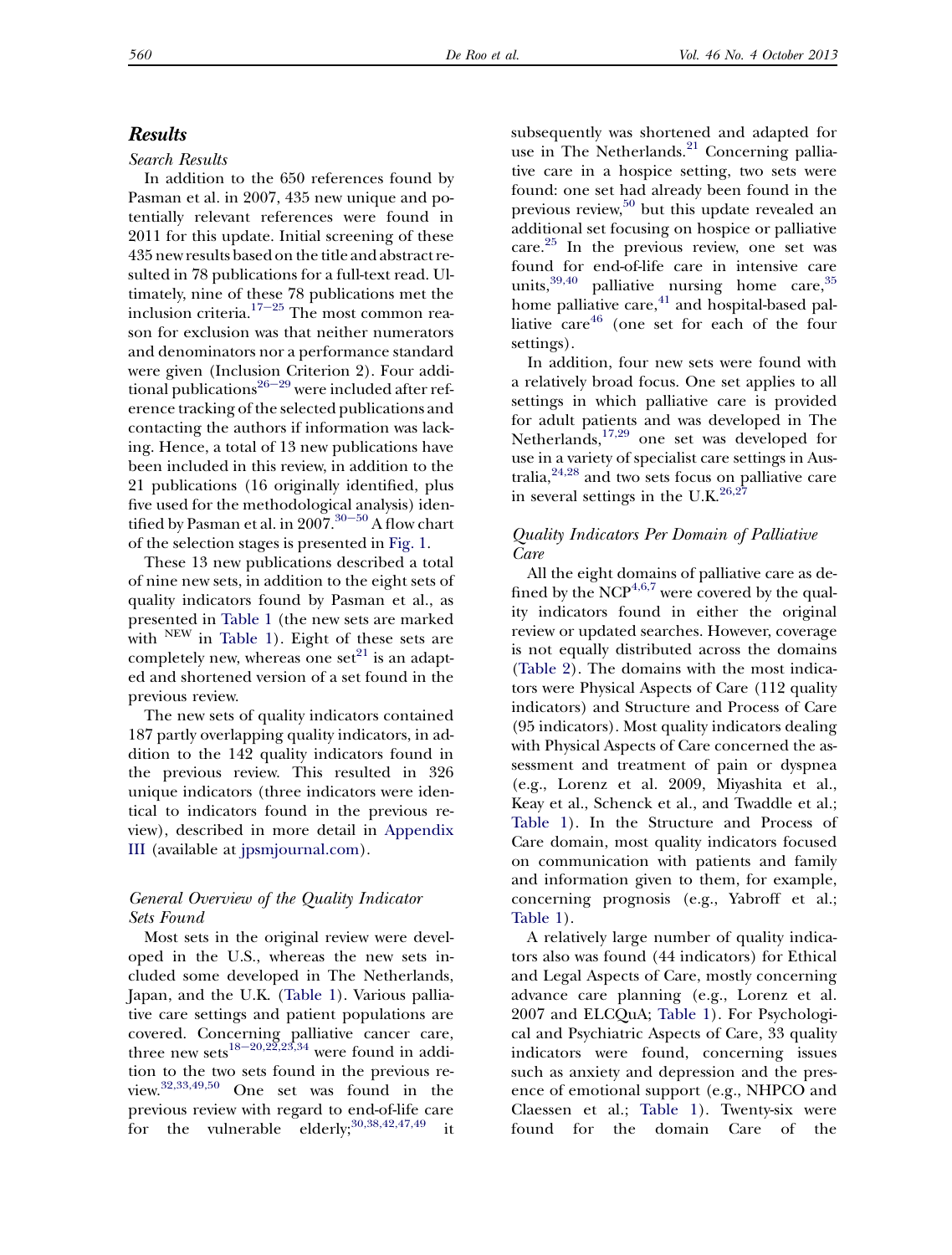<span id="page-5-0"></span>

Fig. 1. Flow chart of the literature search. First number marks the results found in the original review by Pasman et al.<sup>[9](#page-14-0)</sup> and second number (in bold) indicates the additional results found in this review.

Imminently Dying Patient, mainly concerning the aggressiveness of care and bereavement (e.g., Earle et al. and Grunfeld et al.; [Table 1\)](#page-6-0). For Social Aspects of Care, 15 quality indicators were found; there were six for Spiritual, Religious, and Existential Aspects of Care and only one for Cultural Aspects of Care.

#### Outcome, Process, or Structure Quality Indicators

Most quality indicators (199 indicators) concerned the process of care. They mainly addressed the documentation of the care that was actually provided to/received by the patient [\(Table 2\)](#page-11-0) (e.g., van der Ploeg; [Table 1\)](#page-6-0). Also, a substantial number of outcome

indicators was found (117 indicators). Only 22 indicators for the structure of palliative care were found, with 14 indicators coming from one set.<sup>[26](#page-15-0)</sup>

#### Methodological Characteristics of Quality Indicators

There was wide variation in the information presented about the methodological characteristics of the identified sets of quality indicators. Some indicator sets and their development process were described in detail, with a clear definition of numerators, denominators, and/or performance standards, whereas the other indicator sets were lacking more detailed information on methodology ([Table 3](#page-11-0)). Furthermore, these sets differ in the extent to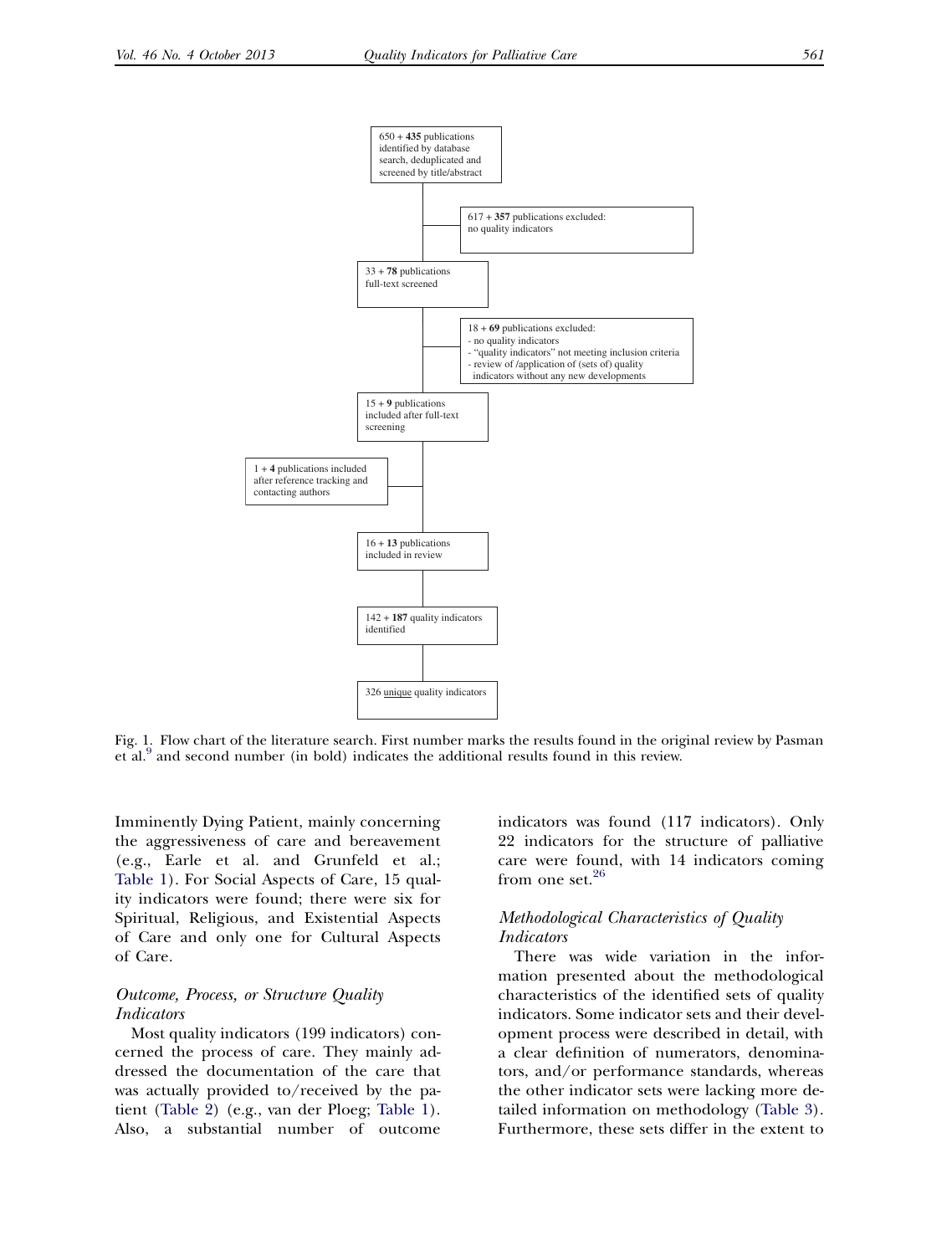<span id="page-6-0"></span>

| First Author, Year,<br>Country, References                         | Population                                          | Setting                                                                                                                  | Number of<br>Indicators: Total<br>and Per Type          | Number of<br>Indicators<br>Per Domain                                                                                               | Example of Indicator (Type/Domain)                                                                                                                                                                                                                                                                                     |
|--------------------------------------------------------------------|-----------------------------------------------------|--------------------------------------------------------------------------------------------------------------------------|---------------------------------------------------------|-------------------------------------------------------------------------------------------------------------------------------------|------------------------------------------------------------------------------------------------------------------------------------------------------------------------------------------------------------------------------------------------------------------------------------------------------------------------|
| Earle, 2006 $\mathbf{USA},^{32,33,50}$                             | Patients with cancer                                | Not specified                                                                                                            | Total: 7<br>Outcome: 0<br>Process: 7<br>Structure: 0    | Domain 1: 3<br>Domain 2: 0<br>Domain 3: 0<br>Domain 4: 0                                                                            | "Proportion with more than one<br>hospitalization in the last 30 days of<br>life"<br>Numerator: Patients who died from                                                                                                                                                                                                 |
|                                                                    |                                                     |                                                                                                                          |                                                         | Domain $5:0$<br>Domain 6: 0<br>Domain 7: 4<br>Domain 8: 0                                                                           | cancer and had more than one<br>hospitalization in the last 30 days of life<br><b>Denominator:</b> Patients who died from<br>cancer<br>Performance standard: <4% (Process/<br>Domain 7)                                                                                                                                |
| $NEW$ Grunfeld, 2008, USA, $18,34$                                 | Cancer patients in their<br>last six months of life | All settings where end-of-life<br>care is provided                                                                       | Total: 10<br>Outcome: 4                                 | Domain 1: 4<br>Domain 2: 2                                                                                                          | "Enrollment in palliative care within<br>three days of death"                                                                                                                                                                                                                                                          |
|                                                                    |                                                     |                                                                                                                          | Process: 6<br>Structure: 0                              | Domain 3:0<br>Domain 4: 0<br>Domain 5: 0<br>Domain $6:0$<br>Domain 7: 4                                                             | Numerator: Number of cases enrolled in<br>palliative care within three days prior<br>to death<br>Denominator: All cases enrolled in<br>palliative care (Process/Domain 7)                                                                                                                                              |
| Yabroff, 2004, USA, <sup>49</sup>                                  | Patients with cancer<br>(as prototype)              | Not specified                                                                                                            | Total: 10<br>Outcome: 5<br>Process: 5<br>Structure: 0   | Domain 8:0<br>Domain 1: 8<br>Domain 2: 1<br>Domain 3: 1<br>Domain 4: 0<br>Domain 5: 0<br>Domain $6:0$<br>Domain 7: 0                | "Percentage of patients and family/<br>caregivers within health facilities or<br>systems that understand and are<br>satisfied with provider communication<br>about prognosis"<br>No further specifications (Outcome/<br>Domain 1)                                                                                      |
| <sup>NEW</sup> Lorenz, 2009, USA, $22,23$                          | Adults with cancer                                  | Major clinical settings in<br>which cancer patients seek<br>care, including general<br>practice and oncology<br>settings | Total: 41<br>Outcome: 0<br>Process: 41<br>Structure: 0  | Domain 8:0<br>Domain 1: 2<br>Domain 2:33<br>Domain 3: 3<br>Domain 4: 0<br>Domain $5:0$<br>Domain 6: 0<br>Domain 7: 0<br>Domain 8: 3 | "IF a cancer patient is admitted to a<br>hospital, THEN there should be<br>screening for the presence or absence<br>of pain"<br>No further specifications (Process/<br>Domain 2)                                                                                                                                       |
| $^{\mathrm{NEW}}\!$ Miyashita,<br>$2008, \mathrm{Japan}, ^{19,20}$ | and their family<br>members                         | Terminal cancer patients All clinical settings, including<br>general wards, palliative<br>care units, and home care      | Total: 37<br>Outcome: 19<br>Process: 18<br>Structure: 0 | Domain 1: 6<br>Domain 2: 8<br>Domain 3: 4<br>Domain 4: 5<br>Domain 5: 2<br>Domain 6: 1<br>Domain 7: 1<br>Domain 8: 10               | "Symptom control: Physician's<br>prescription order for dyspnea"<br><b>Numerator:</b> Number of patients for<br>whom this indicator was documented<br>on admission or within the last two<br>weeks of the hospitalization<br>Denominator: All patients who died<br>(retrospectively identified) (Process/<br>Domain 2) |

Table 1 Characteristics of Quality Indicator Sets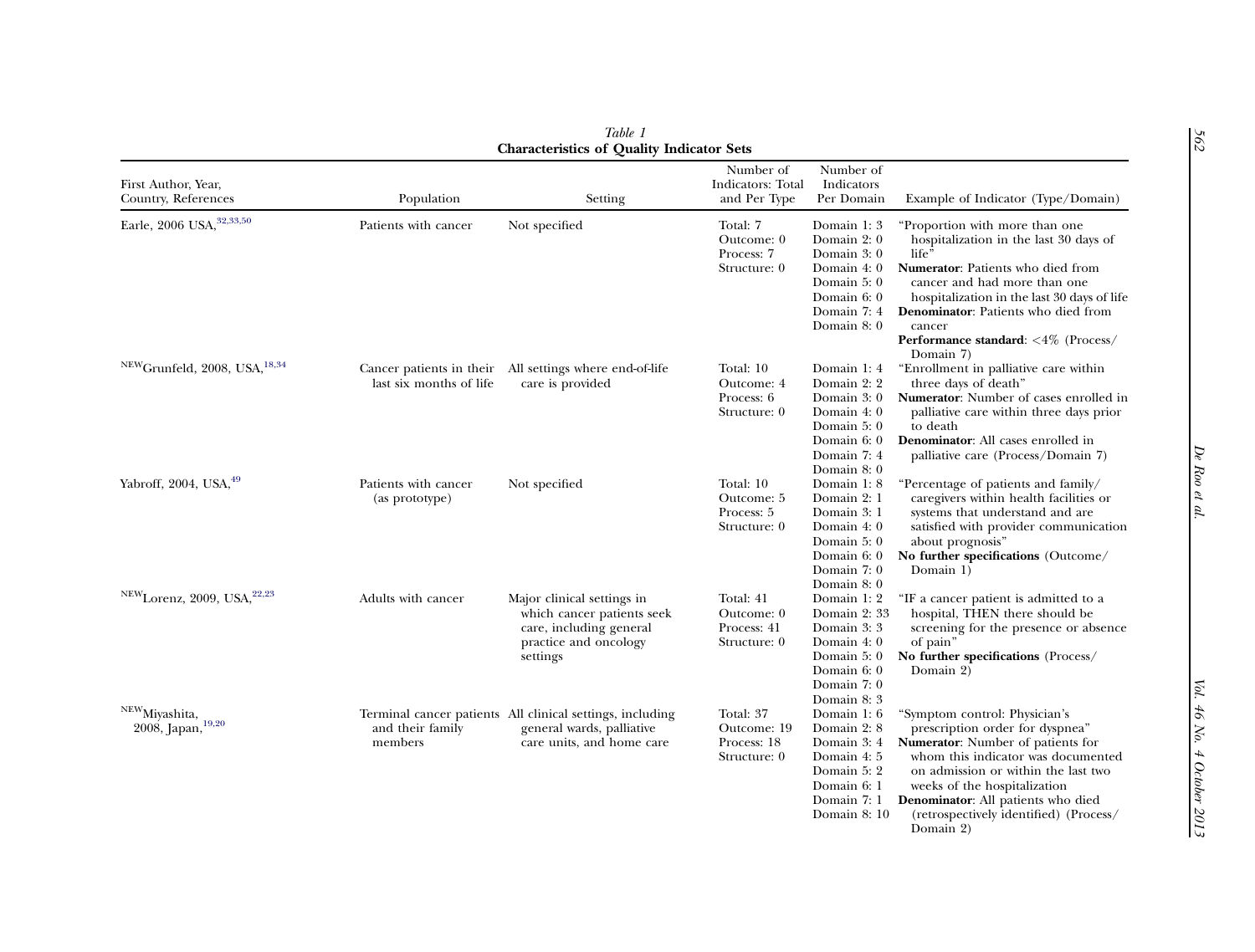| Peruselli, 1997, Italy, <sup>41</sup>                                | Terminal patients                                                                            | Home care                                                                                                                              | Total: 54<br>Outcome: 43<br>Process: 11<br>Structure: 0  | Domain 2: 18<br>Domain 3: 14<br>Domain 4: 3<br>Domain 5: 0<br>Domain 6: 0<br>Domain 7: 2<br>Domain 8:0                 | Domain 1: 17 "Palliative care services must meet the<br>physical, psychological, social, and<br>spiritual needs of patients"<br>Numerator: Number of patients with<br>global scores for fatigue (TIQ scale)<br>not increased over initial score during<br>final week of care (if initial score on<br>the same scale $>25$ )<br><b>Denominator:</b> Total patients $\times$ 100<br>Performance standard: 75% (Outcome/<br>Domain 2)                                                                                                                                                                                                                                 |
|----------------------------------------------------------------------|----------------------------------------------------------------------------------------------|----------------------------------------------------------------------------------------------------------------------------------------|----------------------------------------------------------|------------------------------------------------------------------------------------------------------------------------|--------------------------------------------------------------------------------------------------------------------------------------------------------------------------------------------------------------------------------------------------------------------------------------------------------------------------------------------------------------------------------------------------------------------------------------------------------------------------------------------------------------------------------------------------------------------------------------------------------------------------------------------------------------------|
| Keay, 1994, USA, $^{35}$                                             | Terminally ill in<br>nursing homes                                                           | Nursing home                                                                                                                           | Total: 7<br>Outcome: $1^a$<br>Process: 7<br>Structure: 0 | Domain $1:0$<br>Domain 2: 3<br>Domain 3: 1<br>Domain 4: 0<br>Domain $5:0$<br>Domain 6: 0<br>Domain 7: 1<br>Domain 8: 2 | "If a terminally ill patient is reported to<br>be in pain, this is addressed by the<br>physician and active attempts are made<br>to reduce pain"<br>Exclusion: Minor pain symptoms in<br>cognitively intact patients<br>Performance standard: 100%<br>$(Process + Outcome/Domain 2)$                                                                                                                                                                                                                                                                                                                                                                               |
| Lorenz, 2007, USA, 30, 36, 38, 42, 47                                | Vulnerable elderly                                                                           | Not specified <sup>b</sup>                                                                                                             | Total: 23<br>Outcome: 0<br>Process: 23<br>Structure: 0   | Domain 1: 2<br>Domain 2: 8<br>Domain 3: 1<br>Domain 4: 1<br>Domain 5: 0<br>Domain 6: 0<br>Domain 7: 1<br>Domain 8: 10  | "IF a vulnerable elder has documented<br>treatment preferences to withhold or<br>withdraw life-sustaining treatment (e.g.,<br>DNR order, no tube feeding, and no<br>hospital transfer), then these treatment<br>preferences should be followed, because<br>medical care should aim to be consistent<br>with a patient's preferences"<br>No further specifications (Process/<br>Domain 8)                                                                                                                                                                                                                                                                           |
| <sup>NEW</sup> van der Ploeg, 2008,<br>The Netherlands. <sup>2</sup> | Vulnerable elders<br>Adapted and<br>shortened version<br>of the set by Lorenz<br>et al. 2007 | Care for vulnerable elders in<br>general; this publication is<br>currently focusing on care<br>provided by the general<br>practitioner | Total: $6c$<br>Outcome: 2<br>Process: 4<br>Structure: 0  | Domain $1:0$<br>Domain 2: 4<br>Domain 3: 2<br>Domain 4: 1<br>Domain 5: 0<br>Domain 6: 0<br>Domain 7: 1<br>Domain 8: 1  | "If a vulnerable elder dies with a<br>progressive incurable disease (e.g.,<br>metastatic cancer or dementia), then<br>there should be evidence within six<br>months before death that they received<br>a comprehensive assessment including:<br>$\bullet$ Pain;<br>• Anxiety and depression;<br>• Vomiting and dyspnea;<br>• Spiritual and existential concerns;<br>• Caregiver burdens/need for practical<br>assistance;<br>• Wishes concerning medical treatment<br>and care at the end of life; a discussion<br>about and if possible the determination<br>of a surrogate decision maker"<br>No further specifications (Process/<br>Domains $2,3,4$ , and $8$ ) |

(Continued)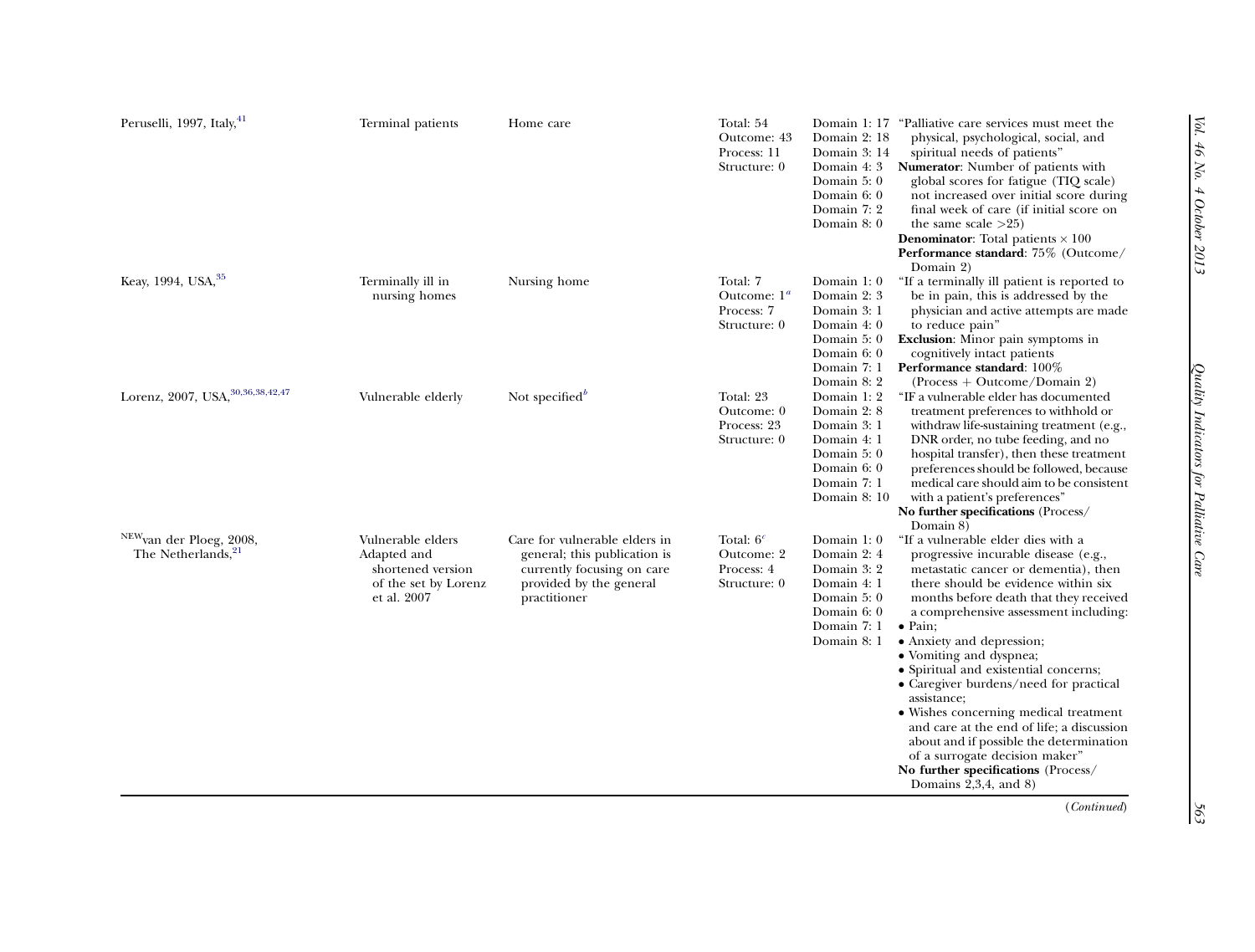|                                                                                        |                                           | Table 1<br>Continued       |                                                                |                                                                                                                        |                                                                                                                                                                                                                                                                                                                                                                                                                                                                                                                                                                                                    |
|----------------------------------------------------------------------------------------|-------------------------------------------|----------------------------|----------------------------------------------------------------|------------------------------------------------------------------------------------------------------------------------|----------------------------------------------------------------------------------------------------------------------------------------------------------------------------------------------------------------------------------------------------------------------------------------------------------------------------------------------------------------------------------------------------------------------------------------------------------------------------------------------------------------------------------------------------------------------------------------------------|
| First Author, Year,<br>Country, References                                             | Population                                | Setting                    | Number of<br>Indicators: Total<br>and Per Type                 | Number of<br>Indicators<br>Per Domain                                                                                  | Example of Indicator (Type/Domain)                                                                                                                                                                                                                                                                                                                                                                                                                                                                                                                                                                 |
| National Hospice and<br>Palliative Care<br>Organization<br>(NHPCO), 2006, USA, $^{50}$ | Patients enrolled in<br>hospice program   | Not specified              | Total: 8<br>Outcome: 4<br>Process: 4<br>Structure: 0           | Domain 1: 1<br>Domain 2: 3<br>Domain 3: 2<br>Domain 4: 0<br>Domain 5: 0<br>Domain $6:0$<br>Domain 7: 2<br>Domain 8:0   | "Family evaluation of hospice care:<br>symptom management<br>Questions (to family): Although under<br>the care of hospice, did the patient<br>have any feelings of anxiety or sadness?<br>How much help in dealing with these<br>feelings did the patient receive?"<br>Numerator: Those who received too<br>much or too little help concerning<br>anxiety/sadness<br>Denominator: Those who experience<br>anxiety/sadness<br>Exclusion: Patients who are not enrolled<br>in a hospice program or have<br>disenrolled from a hospice program.<br>Live discharged are excluded<br>(Outcome/Domain 3) |
| NEWSchenck, 2010, USA, <sup>25</sup>                                                   | Patients in hospice<br>or palliative care | Hospice or palliative care | Total: 28<br>Outcome: $10^a$<br>Process: 19<br>Structure: 0    | Domain 1: 2<br>Domain 2: 17<br>Domain 3: 3<br>Domain 4: 0<br>Domain 5: 1<br>Domain $6:0$<br>Domain 7: 0<br>Domain 8: 5 | "For patients who screened positive for<br>pain, the percent with any treatment<br>within one day of screening"<br>Numerator: Number of patients with<br>$(0 \leq$ pain treatment time $\leq$ 1) and<br>(pain treatment = " $Y$ ") [pain<br>treatment time $=$ date of treatment<br>- pain assessment date]<br><b>Denominator:</b> Patients with pain<br>(Process/Domain 2)                                                                                                                                                                                                                        |
| Nelson, 2006 and<br>Mularski, 2006,<br>$USA^{39,40,d}$                                 | Critically ill                            | Intensive care units (ICU) | Total: $21^d$<br>Outcome: $2^a$<br>Process: 15<br>Structure: 5 | Domain 1: 9<br>Domain 2: 5<br>Domain 3: 0<br>Domain 4: 2<br>Domain 5: 1<br>Domain 6: 0<br>Domain 7: 1<br>Domain 8: 4   | "Documentation of offering of<br>psychosocial support within the first 72<br>hours of admission to the ICU"<br>Numerator: Total number of patients in<br>the ICU for $>72$ hours with<br>psychosocial support offered to the<br>patient or family by any team member<br>Denominator: Total number of patients<br>in the ICU for $>72$ hours<br>Exclusion: Comatose patients (e.g.,<br>Glasgow Coma Score of 2 or 3) with no<br>family member or friend identified<br>(Process/Domain 4)                                                                                                            |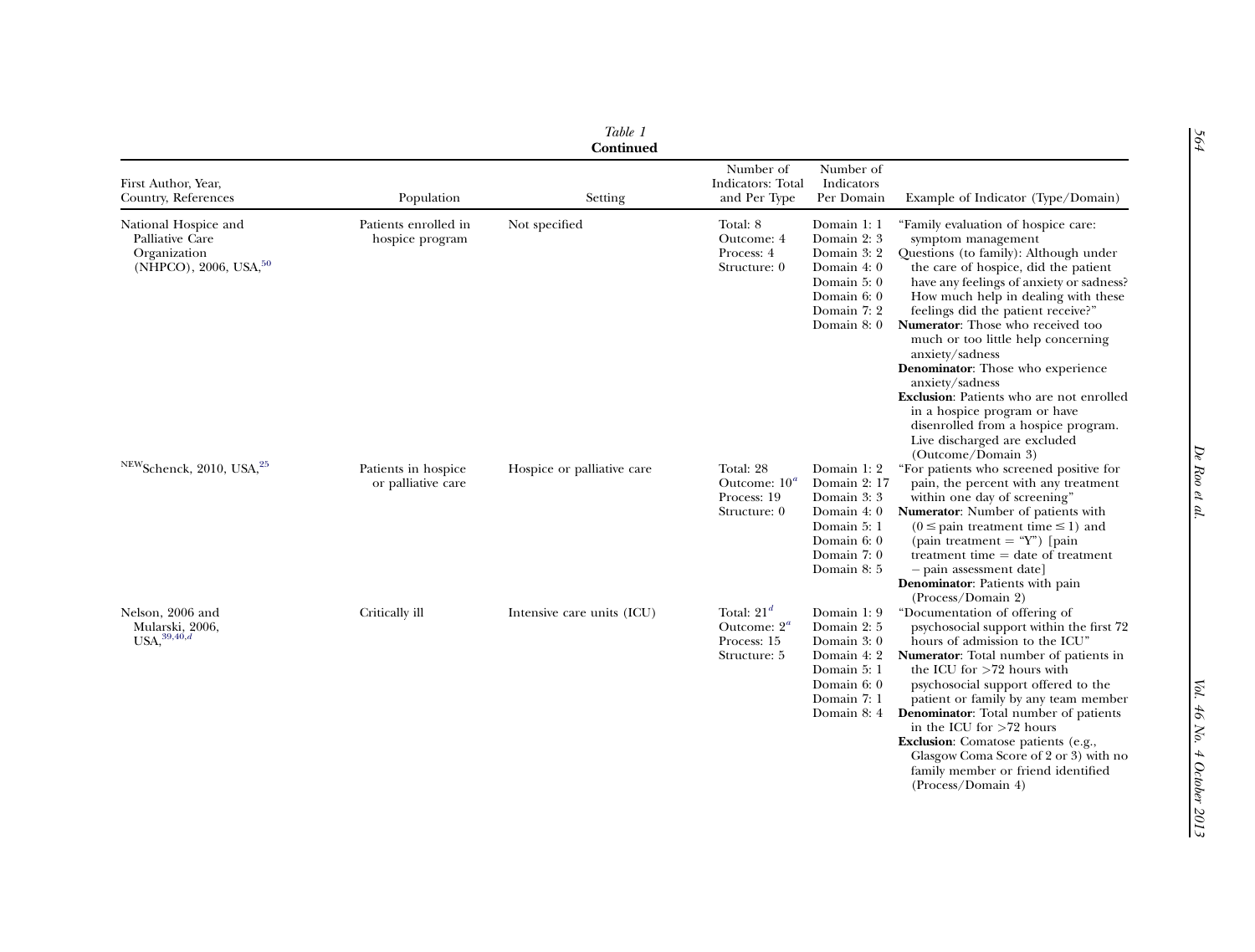| Twaddle, 2007, USA, <sup>46</sup>                                                | Patients in hospitals                       | Hospital                                                                                                                                                                                                                                                                                                 | Total: 11<br>Outcome: 2<br>Process: 9<br>Structure: 0        | Domain 1: 4<br>Domain 2: 6<br>Domain 3: 1<br>Domain 4: 0<br>Domain $5:0$<br>Domain $6:0$<br>Domain 7: 0<br>Domain 8:0  | "Percentage of all patients with<br>documentation of dyspnea assessment<br>within 48 hours of admission"<br>Performance standard: 90% (Process/<br>Domain 2)                                                                                                                                                                                                                                                                                                                                                                                  |
|----------------------------------------------------------------------------------|---------------------------------------------|----------------------------------------------------------------------------------------------------------------------------------------------------------------------------------------------------------------------------------------------------------------------------------------------------------|--------------------------------------------------------------|------------------------------------------------------------------------------------------------------------------------|-----------------------------------------------------------------------------------------------------------------------------------------------------------------------------------------------------------------------------------------------------------------------------------------------------------------------------------------------------------------------------------------------------------------------------------------------------------------------------------------------------------------------------------------------|
| $^{\mathrm{NEW}}$ Claessen, 2011,<br>The Netherlands, $17,29$                    | Adult patients receiving<br>palliative care | All settings in which<br>palliative care is being<br>provided for adult<br>patients in the Netherlands                                                                                                                                                                                                   | Total: 11<br>Outcome: 10<br>Process: 1<br>Structure: 0       | Domain 1: 1<br>Domain 2: 4<br>Domain 3: 2<br>Domain $4:0$<br>Domain 5: 2<br>Domain $6:0$<br>Domain 7: 1<br>Domain 8: 1 | "Care for psychosocial well-being of<br>patients: percentage of patients who<br>feel depressed"<br><b>Numerator:</b> The number of patients with<br>a feeling depressed score of 4 or more<br>on a NRS (average over three days)<br><b>Denominator:</b> The total number of<br>patients for whom this indicator is<br>measured<br>Exclusion: Patients with moderate to<br>(very) severe cognitive impairments,<br>young children, psychiatric and/or<br>confused patients, and comatose and<br>deeply sedated patients (Outcome/<br>Domain 3) |
| <sup>NEW</sup> Eagar, 2010, Australia, <sup>24,28</sup>                          | Not specified                               | Specialist palliative<br>care settings                                                                                                                                                                                                                                                                   | Total: 3<br>Outcome: 2<br>Process: 0<br>Structure: 1         | Domain $1:2$<br>Domain 2: 1<br>Domain 3:0<br>Domain 4: 0<br>Domain $5:0$<br>Domain 6: 0<br>Domain $7:0$<br>Domain 8:0  | "The percentage of patients and their<br>family members or carers, who have<br>contact with the palliative care service<br>within 48 hours, taking into account<br>the patient's phase and functional<br>status"<br>No further specifications (Structure/<br>Domain 1)                                                                                                                                                                                                                                                                        |
| NEW Quality Markers,<br>2009, U.K., <sup>26</sup>                                | Not specified                               | Primary care, acute hospitals,<br>community hospitals, care<br>homes, specialist palliative care<br>inpatient facilities, providers<br>of specialist end-of-life care<br>services in the community,<br>district/community nursing<br>services, ambulance services,<br>out of hours medical services $^e$ | Total: 34<br>Outcome: 9<br>Process: 11<br>Structure: 14      | Domain 1: 23<br>Domain $2:0$<br>Domain 3:0<br>Domain 4: 2<br>Domain 5: 0<br>Domain $6:0$<br>Domain 7: 5<br>Domain 8: 4 | "Proportion of individuals whose<br>preferred place for care has been<br>recorded"<br>No further specifications (Outcome/<br>Domain 8)                                                                                                                                                                                                                                                                                                                                                                                                        |
| NEWEnd of Life Care<br>Quality Assessment (ELCQuA), 2011,<br>U.K., <sup>27</sup> | Not specified                               | Commissioners, primary care,<br>acute hospitals, community<br>services, including community<br>hospitals, care homes, specialist<br>palliative care inpatient services,                                                                                                                                  | Total: $18f$<br>Outcome: $4g$<br>Process: 13<br>Structure: 3 | Domain 2: 0<br>Domain $3:0$<br>Domain 4: 1<br>Domain $5:0$                                                             | Domain 1: 11 "Individuals have an agreed care plan"<br>Numerator: Number of deceased patients<br>with care plan in place.<br>Denominator: Total deaths for same<br>catchment and time period                                                                                                                                                                                                                                                                                                                                                  |

 $\hbox{\small Vol.}$  46 No. 4 October 2013 Vol. 46 No. 4 October 2013

(Continued)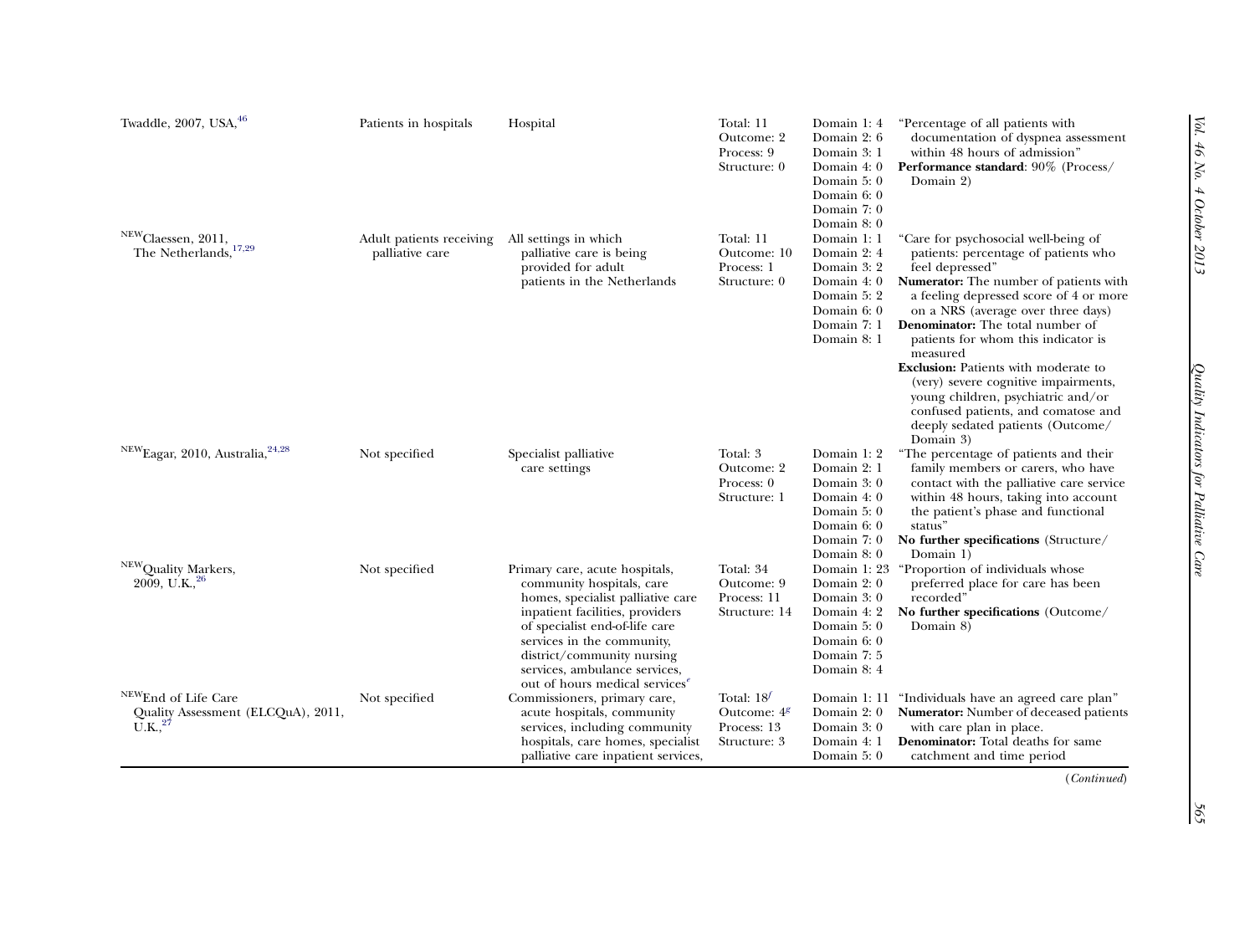<span id="page-10-0"></span>

|                                                                                                                                                                                                                                                                                                                                                                                                                          |            | Continued<br>Table 1                                                                            |                                                     |                            |                                                                                                                                                                                                                                   |
|--------------------------------------------------------------------------------------------------------------------------------------------------------------------------------------------------------------------------------------------------------------------------------------------------------------------------------------------------------------------------------------------------------------------------|------------|-------------------------------------------------------------------------------------------------|-----------------------------------------------------|----------------------------|-----------------------------------------------------------------------------------------------------------------------------------------------------------------------------------------------------------------------------------|
| Country, References<br>First Author, Year,                                                                                                                                                                                                                                                                                                                                                                               | Population | Setting                                                                                         | Number of Number of<br>Indicators: Total Indicators |                            | and Per Type Per Domain Example of Indicator (Type/Domain)                                                                                                                                                                        |
|                                                                                                                                                                                                                                                                                                                                                                                                                          |            | community services, ambulance<br>services, out of hours services"<br>specialist palliative care |                                                     | Domain 7: 3<br>Domain 8: 4 | place for all patients approaching the<br>Domain 6: 0 Performance standard: Care plans in<br>end of life (Process/Domain 8)                                                                                                       |
| Saliba et al. <sup>42</sup> tested the feasibility of a selection of the quality indicators for nursing home residents.<br>$\Box Q$ = therapy impact questionnaire; DNR = Do Not Resuscitate order; NRS = numeric rating scale.<br>NEW, indicates that these quality indicator sets have been found in this update.<br>'One indicator contained outcome and process of care.<br>One indicator suits four NCP categories. |            |                                                                                                 |                                                     |                            |                                                                                                                                                                                                                                   |
| total of both sets.                                                                                                                                                                                                                                                                                                                                                                                                      |            |                                                                                                 |                                                     |                            | "Both Nelson et al. and Mularski et al. used the same preliminary set of quality indicators for the ICU <sup>31</sup> but partly selected different quality indicators. The total number of quality indicators in this set is the |

Not all indicators apply to all settings. fTwo indicators suit two NCP categories.

Not all indicators apply to all settings.<br>Theo indicators suit two NCP categories.<br> ${}^E\!$  Two indicators contained outcome and

gTwo indicators contained outcome and process of care.

contained outcome and process of care.

For most of the indicator sets, the highest scores were obtained for the items ''scientific evidence'' and ''stakeholder involvement'' and the lowest scores for the item ''additional evidence'' and ''formulation and usage.'' The sets by Schenck et al.<sup>[25](#page-15-0)</sup> and Earle et al.<sup>[32,33,50](#page-15-0)</sup> had high scores in all three categories; the sets by Peruselli et al.<sup>41</sup> and Quality Markers<sup>[26](#page-15-0)</sup> had the lowest scores. Items that scored particularly poorly were ''the indicator has been formally endorsed," "the supporting evidence has been critically appraised," "the indicator has sufficient discriminative power," and "specific instructions for presenting and interpreting the indicator results are provided.'' These poor scores also were found in the original review (data not shown).

which they have been tested in daily practice.

## **Discussion**

Seventeen sets of quality indicators for palliative care were found in this systematic review. These sets mostly concerned specific patient groups (e.g., cancer patients and elderly people) or specific health care settings (e.g., hospice, intensive care unit, home care, and hospital); a few sets focus on all palliative care settings within one country. The sets contained a total of 326 unique but strongly overlapping indicators, covering all domains of palliative care defined by the NCP. Although structure, process, and outcome indicators were represented in these quality indicator sets, most indicators referred to the process or outcome of care and only a few to the structure of care. The methodological characteristics of the quality indicators vary widely, with some indicator sets and their development process being described in detail and others lacking this information. Furthermore, some of the new indicator sets were developed outside the U.S., whereas most sets in the previous review were developed within the U.S.

## Domains of Palliative Care

All eight domains defined by the NCP were covered by the quality indicators identified in this review, but only five of these domains had a substantial number of indicators (Structure and Process of Care, Physical Aspects of Care, Psychological and Psychiatric Aspects of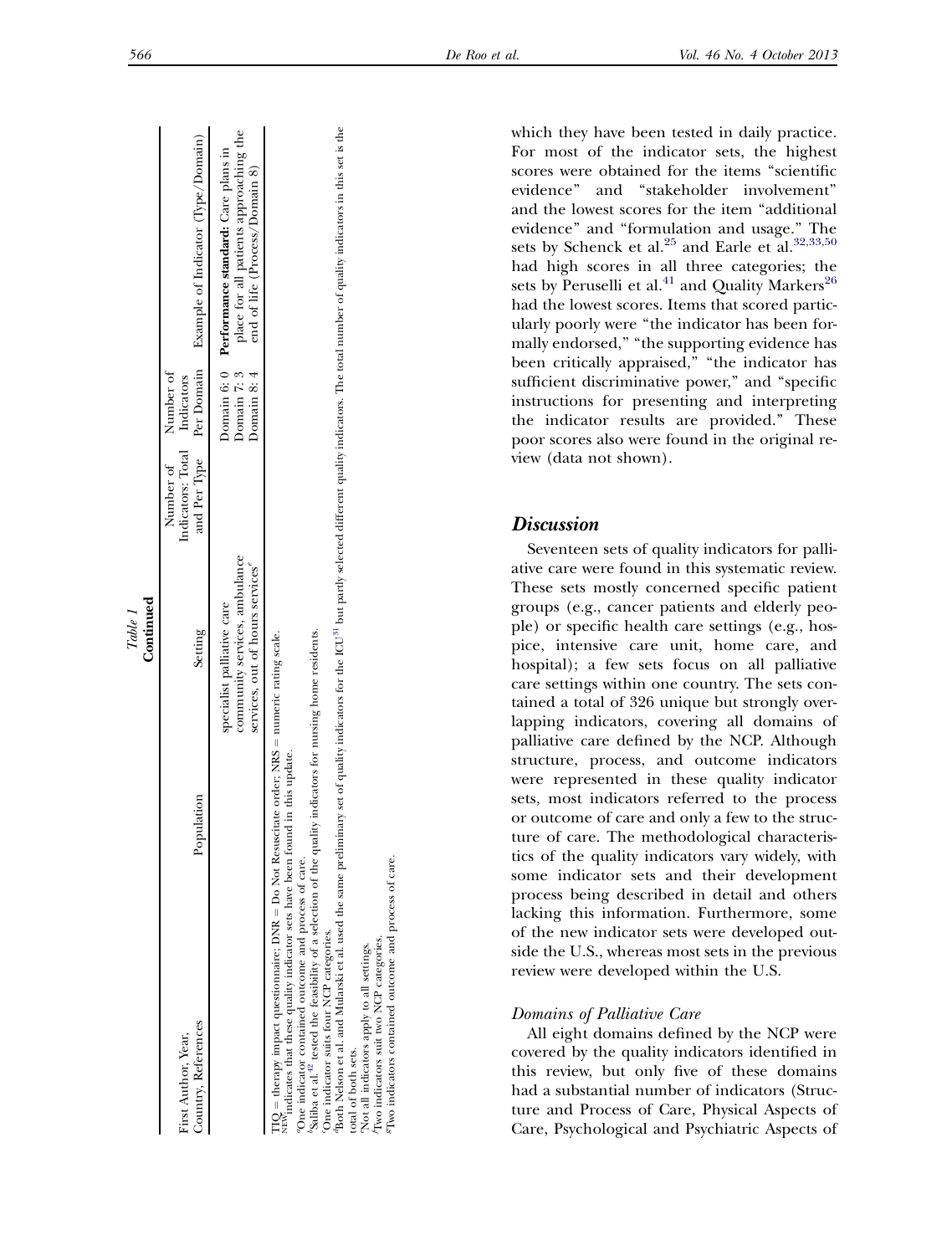<span id="page-11-0"></span>

|                                                               |         | Type of Indicator |           |                 |
|---------------------------------------------------------------|---------|-------------------|-----------|-----------------|
| Domains                                                       | Outcome | Process           | Structure | Total           |
| 1: Structure and Process of Care <sup><math>a,b</math></sup>  | 20      | 55                | 21        | 95 <sup>a</sup> |
| 2: Physical Aspects of Care <sup>b,c</sup>                    | 4 I     | 74                |           | $112^c$         |
| 3: Psychological and Psychiatric Aspects of Care <sup>b</sup> | 21      |                   |           | 33              |
| 4: Social Aspects of Care $\theta$                            |         |                   |           | 15              |
| 5: Spiritual, Religious, and Existential Aspects of Care      |         |                   |           |                 |
| 6: Cultural Aspects of Care                                   |         |                   |           |                 |
| 7: Care of the Imminently Dying Patient <sup><i>a,b</i></sup> |         |                   |           | 26 <sup>a</sup> |
| 8: Ethical and Legal Aspects of Care $a,b$                    | 16      | 29                |           | 44 <sup>a</sup> |
| Total                                                         | 117     | 199               | 22        | $326^{a,b,c}$   |

Table 2 Number of Quality Indicators Identified Per Domain According to the Type of Indicator

a One indicator contained outcome and process of care.

b Some indicators suit several domains: Indicator no.30 (see Appendix III available at [jpsmjournal.com](http://jpsmjournal.com)) suits Domains 1 and 8. Indicator no. 200 suits Domains 2, 3, 4, and 8. Indicator no. 284 suits Domains 7 and 8.

<sup>o</sup>Three indicators contained outcome and process of care.

Care, Care of the Imminently Dying Patient, and Ethical Aspects of Care). The domains Social Aspects of Care and Spiritual, Religious, and Existential Aspects of Care were covered by 15 and six indicators, respectively, and Cultural Aspects of Care was covered by only one quality indicator identified in this review.

Although Pasman et al.<sup>[9](#page-14-0)</sup> suggested that extra attention should be paid to the development of quality indicators in these latter domains, so far no such efforts have been made. Only one set of quality indicators in Japan<sup>[19](#page-15-0)</sup> covered all eight domains. However, for some indicators, it can be debated as to which domain they belong. As pointed out in Table 2, some indicators suit more than one domain. This unequal distribution of the indicators across the eight domains also could be indicative of how daily palliative care practice pays more attention to themes such as symptom control

Category 3:

| Table 3                                                                        |  |
|--------------------------------------------------------------------------------|--|
| Methodological Characteristics of Sets of Quality Indicators (AIRE Instrument) |  |

| Methodological Characteristics                                                                                                                                         | Category 1:<br>Stakeholder<br>Involvement, % | Category 2:<br>Scientific<br>Evidence, % | Additional<br>Evidence,<br>Formulation<br>and Usage, % |
|------------------------------------------------------------------------------------------------------------------------------------------------------------------------|----------------------------------------------|------------------------------------------|--------------------------------------------------------|
| Palliative cancer care (Earle et al.) <sup>32,33,50</sup>                                                                                                              | 89                                           | 67                                       | 74                                                     |
| NEW Palliative cancer care (Grunfeld et al.) <sup>18,34</sup>                                                                                                          | 83                                           | 78                                       | 39                                                     |
| Palliative cancer care (Yabroff et al.) <sup>49</sup>                                                                                                                  | 22                                           | 56                                       | 17                                                     |
| <sup>NEW</sup> Palliative cancer care (Lorenz et al.) <sup>22,23</sup>                                                                                                 | 61                                           | 89                                       | 57                                                     |
| <sup>NEW</sup> Palliative cancer care (Miyashita et al.) <sup>19,20</sup>                                                                                              | 56                                           | 28                                       | 31                                                     |
| Family evaluation of hospice care (NHPCO <sup><math>a</math>)44,45,50</sup>                                                                                            | 78                                           | 72                                       | 46                                                     |
| NEWHospice and palliative care (Schenck et al.) <sup>25</sup>                                                                                                          | 89                                           | 89                                       | 63                                                     |
| Vulnerable elderly in end-of-life care (Lorenz et al. <sup>a</sup> ) <sup>30,38,42,43,47,48</sup>                                                                      | 67                                           | 100                                      | 44                                                     |
| NEW Vulnerable elderly in end-of-life care (van der Ploeg et al.) <sup>21</sup>                                                                                        | 50                                           | 89                                       | 22                                                     |
| ICU end-of-life care (Nelson et al. <sup><i>a,b</i></sup> ) <sup>31,40</sup>                                                                                           | 67                                           | 83                                       | 59                                                     |
| ICU end-of-life care (Mularski et al. <sup>a,b</sup> ) <sup>31,39</sup>                                                                                                | 67                                           | 39                                       | 33                                                     |
| Palliative nursing home care (Keay et al.) <sup>35</sup>                                                                                                               | 33                                           | 61                                       | 15                                                     |
| Home palliative care (Peruselli et al.) $41$                                                                                                                           | 17                                           | 11                                       | 28                                                     |
| Hospital-based palliative care (Twaddle et al.) <sup>46</sup><br><sup>NEW</sup> All settings for palliative care in The Netherlands (Claessen et al.) <sup>17,29</sup> | 39                                           | 33                                       | 21                                                     |
|                                                                                                                                                                        | 89                                           | 89                                       | 43                                                     |
| NEW Specialist palliative care (Eagar et al.) <sup>24,28</sup>                                                                                                         | 22                                           | 11                                       | 48                                                     |
| NEWSeveral settings for palliative care in the U.K. (Quality Markers) <sup>26</sup>                                                                                    | 44                                           | 11                                       | 11                                                     |
| NEW Several settings for palliative care in the U.K.                                                                                                                   | 50                                           | 33                                       | 22                                                     |
| (End of Life Care Quality Assessment) <sup>27</sup>                                                                                                                    |                                              |                                          |                                                        |

AIRE = Appraisal of Indicators through Research and Evaluation Instrument.<sup>[16](#page-15-0)</sup><br>"Refs.<sup>[31,43](#page-15-0)–45,48</sup> were used for completing the AIRE Instrument because they contain additional information about the development of the quali indicators that is necessary for completing the instrument.

 $^b$ Both Nelson et al. and Mularski et al. used the same preliminary set of quality indicators for the ICU $^{\rm 31}$  $^{\rm 31}$  $^{\rm 31}$  but partly selected different quality indicators. In the publication by Nelson et al., some of the quality indicators are presented in more detail. Therefore, we decided to fill in the AIRE Instrument for each publication separately.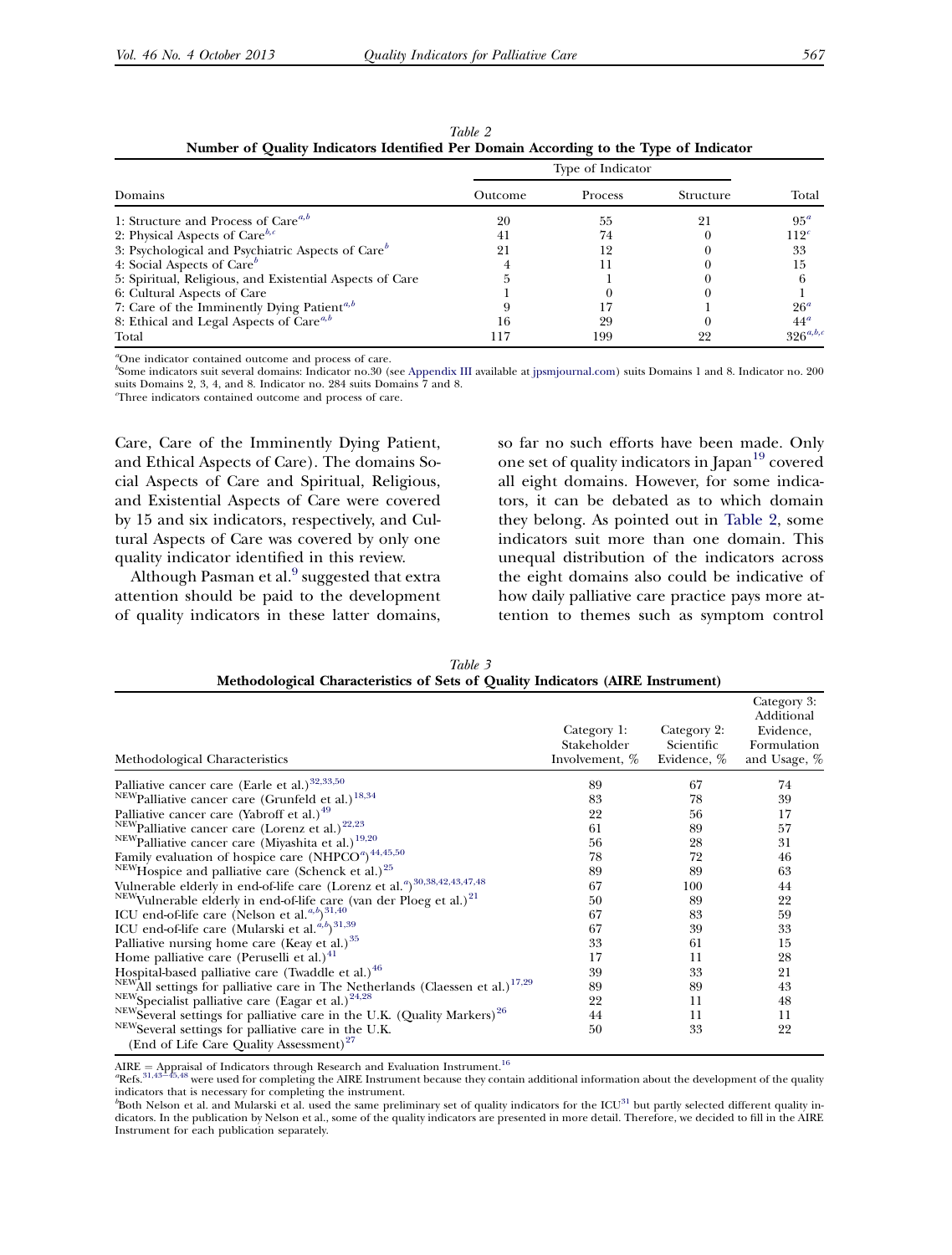and communication and less to psychosocial or spiritual support. The relative underrepresentation of some domains does not necessarily need to be seen as problematic. However, if palliative care is claiming to cover these aspects of care, adequate indicators are necessary to monitor quality.

#### Types of Quality Indicators

Most of the sets of quality indicators reviewed in this article mainly comprised process indicators, most often addressing the documentation of care. Three of the 17 sets identified consisted only of process indicators,<sup>[22,32,33,38,50](#page-15-0)</sup> whereas two authors $17,41$  primarily focused on the outcome of care. Only three sets contained all three types of quality indicators.[26,27,39,40](#page-15-0) In the literature concerning quality indicators, there is some disagreement about which indicator type is most suitable for the assessment of the quality of palliative care. Until recently, most authors gave preference to process indicators.<sup>[51,52](#page-16-0)</sup> Process indicators, like structure indicators, are inexpensive and easy to measure because the information needed can be obtained from medical charts or administrative databases. Therefore, no risk adjustment is needed. However, the disadvantage is that such databases can be limited in providing the right information for a good quality assessment, especially in documenting issues such as communication, patient-reported outcomes, or preferences.<sup>53</sup> Precise information on these subjects can only be obtained from patients themselves or their families $17$  by measuring outcome indicators. Besides the fact that these measurements may cause practical issues or be burdensome to patients, comparing quality of care measured through outcome indicators among different health care settings and different professionals is complicated, and adjustments for case-mix differences need to be calculated.<sup>[54](#page-16-0)</sup>

In most situations, a quality indicator set needs to be broad and comprehensive, that is, referring to all types of patients and institutions; hence, all three types of indicators should be taken into account. In some cases, for example, when being assigned by the government, the choice can be made to limit the number of quality indicators being developed, and it can be desirable to focus particularly on outcome indicators. Nevertheless, several authors suggest that a combination of structure,

process, and outcome indicators may be most appropriate to measure the quality of palliative  $care.<sup>2,4,53,55-57</sup>$  $care.<sup>2,4,53,55-57</sup>$  $care.<sup>2,4,53,55-57</sup>$ 

#### Developments Since the 2007 Review

Since the last review in 2007, eight completely new sets have been developed and one adapted and shortened version of an existing set of quality indicators for palliative care. This means that as many indicator sets were developed in the four years between reviews as was the case before 2007. Moreover, the number of quality indicators has more than doubled. Quality assessment of palliative care by quality indicators has achieved growing attention internationally. Whereas most sets in the original review were developed in the U.S., only two of the eight completely new sets were developed there; the others were developed in The Netherlands, the U.K., Japan, and Australia. It can be questioned whether it is necessary to continue developing completely new sets of quality indicators for palliative care. When taking a closer look at all the quality indicators found in the two reviews, it is evident that there is considerable overlap in the content of indicators and indicator sets. Therefore, it is recommended that initiatives to assess the quality of palliative care within a country should start from the existing quality indicator sets found in the literature and adapt them by means of expert consultations and practical tests.

## Methodological Characteristics of Quality Indicators

The indicator sets studied in this review differed in the quality of their methodology and the information available about their development. Some sets included very detailed information on the developmental process and the definitions of numerators and denominators. Other sets lacked important information on these subjects. The sets by Earle et al.<sup>[6,32,33](#page-14-0)</sup> and Schenk et al.<sup>[25](#page-15-0)</sup> had the highest methodological scores, following the AIRE instrument. The developmental process for these sets was described very precisely and elaborately. Moreover, both these sets are officially accepted by a national organization. These sets with high scores on the AIRE instrument might well be suitable for use in daily palliative practice. $9$  The set by Peruselli et al.<sup>[41](#page-15-0)</sup>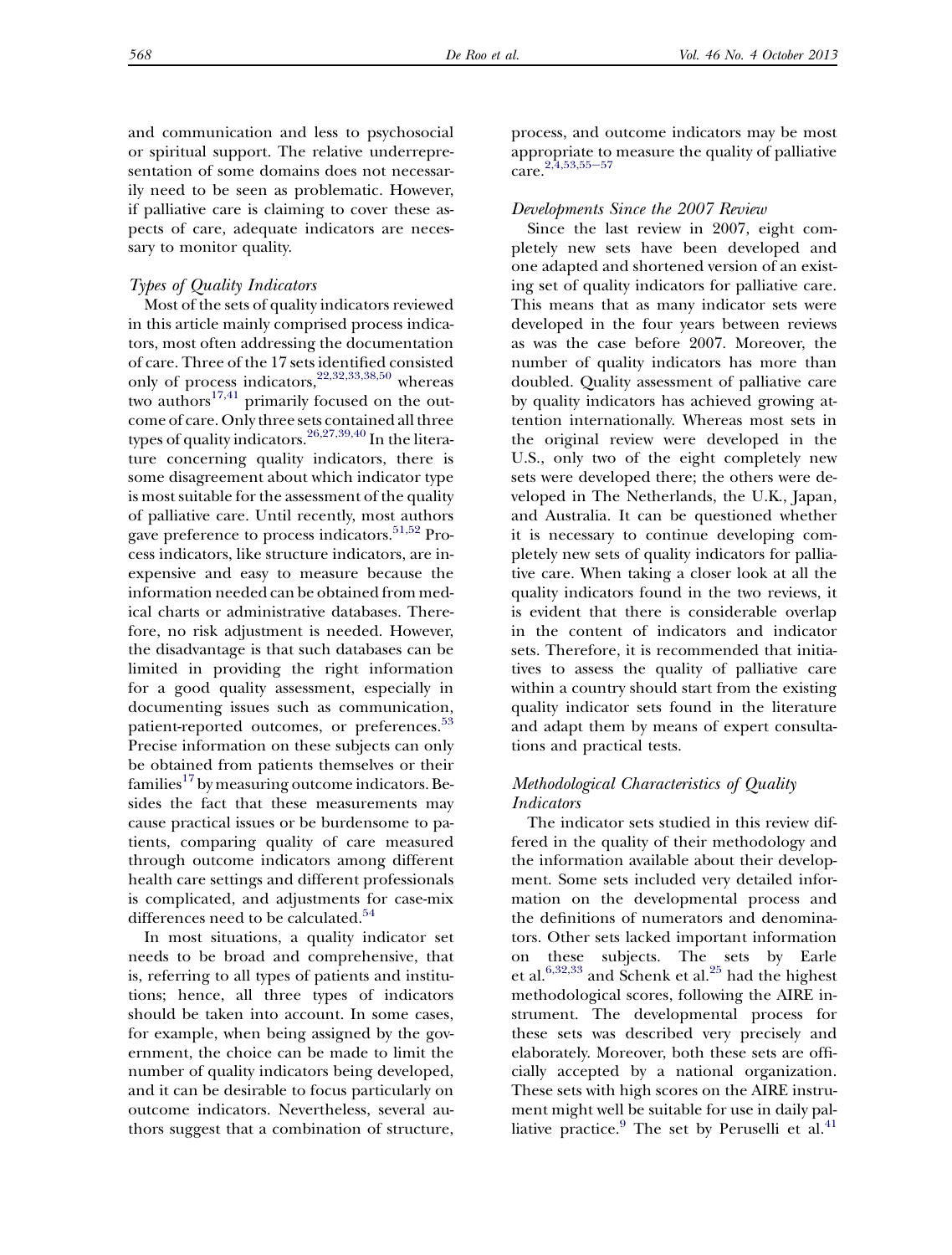and Quality Markers,<sup>[26](#page-15-0)</sup> two sets with low scores on the AIRE categories, were not described in any detail, and there was no information on the development process to be found in the literature.

Because the development of evidence-based quality indicators is resource intensive, it may be useful to start from the existing indicators or sets, saving a large amount of work.<sup>[58](#page-16-0)</sup> Although the transferability of quality indicators between countries is limited, indicators can be adapted for use in other countries with differ-ences in professional culture and practice.<sup>[59](#page-16-0)</sup> However, this does require a proper understanding of the methodological characteristics of the original set. Therefore, publication of the methodological characteristics of quality indicator sets, including an extensive description of the development process, is recommended. Indicator sets without a sound development process (i.e., those sets scoring poorly in a methodological assessment) can still be considered as potential quality indicators. They can be used in other quality assessment initiatives, on the condition that they will be developed further.<sup>[9](#page-14-0)</sup>

#### Strengths and Limitations of This Systematic Review

This systematic review focuses on the need for quality assessment and the improvement of palliative care using quality indicators. In this field, quality indicators have received relatively little attention so far. A strength of this review is the general approach. Most researchers in palliative care focus on specific target groups and settings such as cancer care or hospice care, $\frac{1}{1}$  $\frac{1}{1}$  $\frac{1}{1}$  whereas in this review, the focus was on all types of patient groups and care settings.

However, this review also has limitations. The systematic searches were conducted in international literature databases mainly consisting of references of scientific peer-reviewed literature. However, some gray literature was found through manual reference tracking and subsequently included when the predefined inclusion criteria were met. Nevertheless, some quality indicators or sets for palliative care have been missed because it is known that quality indicators are not always published.<sup>[37](#page-15-0)</sup>

Second, the methodological assessment was based on the information retrieved from the publications and on additional information obtained by contacting the authors. Regretfully, the process of developing the indicators was not always described in detail, and the authors did not always respond to a request for additional information. As a result of this limitation and because the AIRE instrument mainly focuses on the development process, the methodological quality of the quality indicator sets described in this article may be underestimated. This may partly account for the rather low scores for some quality indicator sets.

## **Conclusion**

Quality measurement for palliative care using quality indicators has received more attention in the last few years. The developments made are mainly quantitative in nature: a substantial number of new indicators have been developed in this field, with strongly overlapping content. This is in contrast with the quality of the development process, which varies widely: some indicators have not been developed in detail. Further development of some of these indicators is needed for a better quality assessment. The existing evidence-based indicators can be used in other countries after adaptation to different health care systems or care organizations. Therefore, a more consistent and detailed publication of methodological characteristics is needed rather than the development of more new sets of quality indicators. Besides the further methodological development of the existing sets, quality indicators also need to be tested in daily practice to evaluate and improve the quality of care at the end of life. This way, optimal care for palliative care patients and their families can be guaranteed.

## Disclosures and Acknowledgments

European Intersectorial and Multidisciplinary Palliative Care Research Training (EURO IMPACT) is funded by the European Union Seventh Framework Programme (FP7/ 2007-2013, under grant agreement no. 264697). EURO IMPACT aims to develop a multidisciplinary, multiprofessional, and intersectorial educational and research training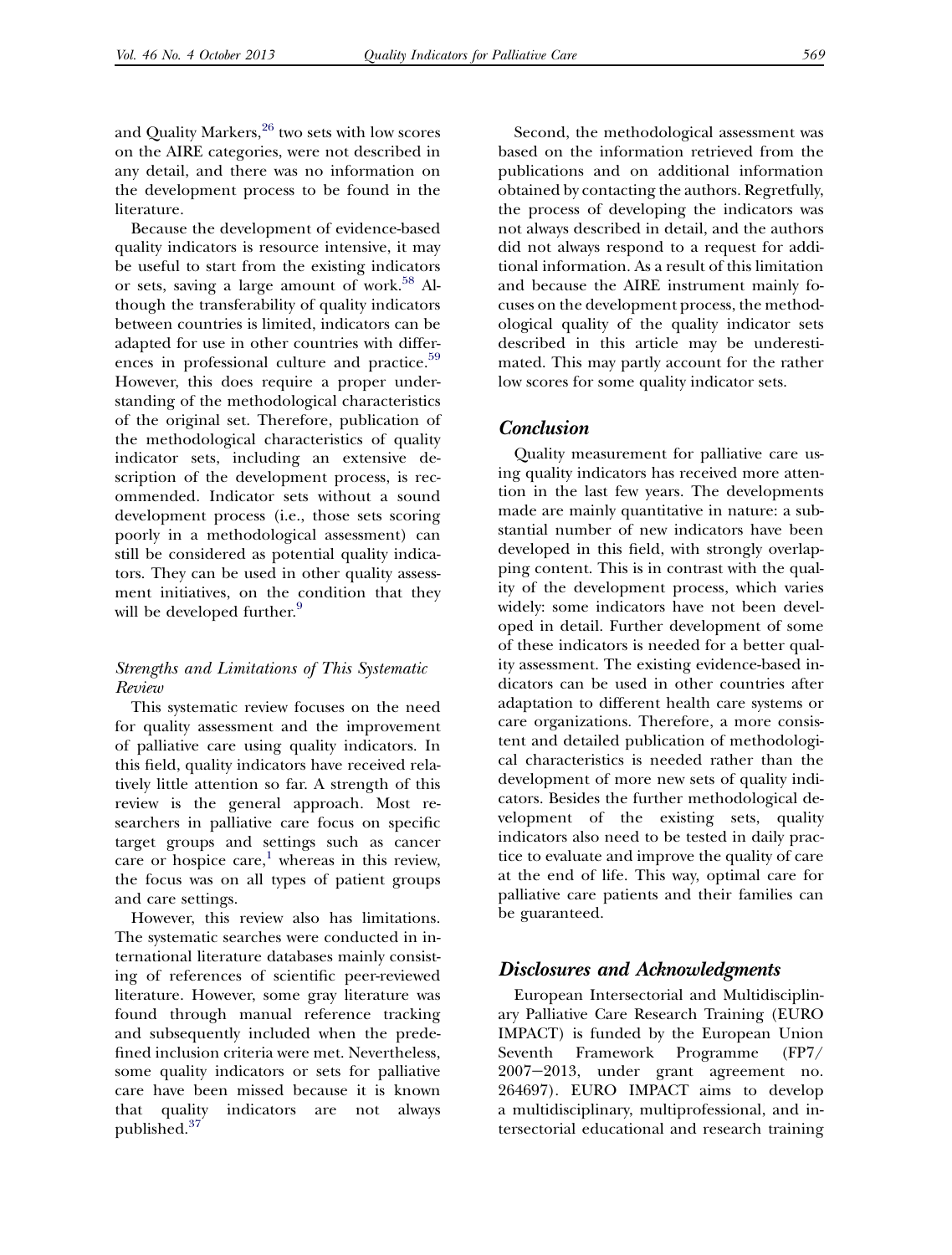<span id="page-14-0"></span>framework for palliative care research in Europe. EURO IMPACT is coordinated by Prof. Luc Deliens and Prof. Lieve Van den Block of the End-of-Life Care Research Group, Ghent University & Vrije Universiteit Brussel, Brussels, Belgium<sup>a</sup>. Other partners are: VU University Medical Center, EMGO Institute for Health and Care Research, Amsterdam, the Netherlands<sup>b</sup>; King's College London, Cicely Saunders Institute, London<sup>c</sup>, Cicely Saunders International, London<sup>d</sup>, and International Observatory on End-of-Life Care, Lancaster University, Lancaster, United Kingdom<sup>e</sup>; Norwegian University of Science and Technology<sup>f</sup>, and EAPC Research Network<sup>g</sup>, Trondheim, Norway; Regional Palliative Care Network, IRCCS AOU San Martino-IST, Genoa<sup>h</sup>, and Cancer Research and Prevention Institute, Florence, Italy<sup>i</sup>; EUGMS European Union Geriatric Medicine Society, Geneva, Switzerland<sup>j</sup>; and Springer Science and Business Media, Houten, The Netherlands<sup>k</sup>. EURO IMPACT collaborators: Lieve Van den Block<sup>a</sup>, Koen Meeussen<sup>a</sup>, Sarah Brearley<sup>e</sup>, Augusto Caraceni<sup>g</sup>, Joachim Cohen<sup>a</sup>, Massimo Costantini<sup>h</sup>, Anneke Francke<sup>b</sup>, Richard Har- $\dim \mathsf{g}^{c,d},$  Irene J. Higginson $^{c,d},$  Stein Kaasa $^f$ , Karen Linden<sup>k</sup>, Guido Miccinesi<sup>i</sup>, Bregje Onwuteaka-Philipsen<sup>i</sup>, Koen Pardon<sup>a</sup>, Roeline Pasman<sup>b</sup>, Sophie Pautex<sup>j</sup>, Sheila Payne<sup>e</sup>, and Luc Deliens. $a,b$ 

A portion of this study was conducted as part of the ''Flanders Study to Improve End-of-Life Care and Evaluation Tools'' (FLIECE project), a collaboration between the Vrije Universiteit Brussel, Ghent University, the Katholieke Universiteit Leuven, Belgium, and VU University Medical Centre Amsterdam, The Netherlands. This study is supported by a grant from the Flemish government agency for Innovation by Science and Technology (agentschap voor Innovatie door Wetenschap en Technologie) (SBO IWT no. 100036).

The authors thank I. I. Riphagen, MSc, and E. P. Jansma, MSc, of the Medical Library, VU University, for their help with searching the computerized bibliographic databases.

# Appendices and Supplementary Data

Supplementary data related to this article can be found at [http://dx.doi.org/10.1016/](http://dx.doi.org/10.1016/j.jpainsymman.2012.09.013) [j.jpainsymman.2012.09.013.](http://dx.doi.org/10.1016/j.jpainsymman.2012.09.013)

## References

1. Davies E, Higginson IJ, eds. The solid facts: palliative care. Geneva: World Health Organization, 2004.

2. Campbell SM, Braspenning J, Hutchinson A, Marshall MN. Research methods used in developing and applying quality indicators in primary care. BMJ 2003;326:816-819.

3. Donabedian A. The quality of care. How can it be assessed? JAMA 1988;260:1743-1748.

4. Ferrell BR. Overview of the domains of variables relevant to end-of-life care. J Palliat Med 2005; 8(Suppl 1):S22-S29.

5. World Health Organization. Definition of palliative care. 2008. Available from [http://www.who.int/](http://www.who.int/cancer/palliative/definition/en/) [cancer/palliative/definition/en/.](http://www.who.int/cancer/palliative/definition/en/) Accessed June 4, 2012.

6. National Consensus Project for Quality Palliative Care. 2009. Clinical practice guidelines for qual-<br>ity palliative care, 2<sup>nd</sup> ed. Available from [http://](http://www.nationalconsensusproject.org/Guideline.pdf) [www.nationalconsensusproject.org/Guideline.pdf.](http://www.nationalconsensusproject.org/Guideline.pdf) Accessed June 4, 2012.

7. Ferrell B, Connor SR, Cordes A, et al. The national agenda for quality palliative care: the National Consensus Project and the National Quality Forum. J Pain Symptom Manage 2007;33:737-744.

8. Council of Europe. Recommendation Rec (2003) 24 of the Committee of Ministers to member states on the organisation of palliative care. CM 2003;130.

9. Pasman HR, Brandt HE, Deliens L, Francke AL. Quality indicators for palliative care: a systematic review. J Pain Symptom Manage 2009;38:145-156.

10. Moher D, Tsertsvadze A, Tricco AC, et al. When and how to update systematic reviews. Cochrane Database Syst Rev 2008;MR000023.

11. Moher D, Tsertsvadze A, Tricco AC, et al. A systematic review identified few methods and strategies describing when and how to update systematic reviews. J Clin Epidemiol  $2007;60:1095-1104$ .

12. Higgins JPT, Green S, eds. Cochrane handbook for systematic reviews of interventions, version 5.1. 0 (updated March 2011). The Cochrane Collaboration, 2011. Available from [www.cochrane-handbook.](http://www.cochrane-handbook.org) [org](http://www.cochrane-handbook.org). Accessed June 4, 2012.

13. European Association for Palliative Care. EAPC taskforce on patient-reported outcome measurement in palliative care. 2012. Available from [http://www.](http://www.eapcnet.eu/Themes/Clinicalcare/Outcomemeasurement.aspx) [eapcnet.eu/Themes/Clinicalcare/Outcomemeasure](http://www.eapcnet.eu/Themes/Clinicalcare/Outcomemeasurement.aspx) [ment.aspx.](http://www.eapcnet.eu/Themes/Clinicalcare/Outcomemeasurement.aspx) Accessed June 4, 2012.

14. Simon S, Higginson I, Harding R, et al. Enhancing patient-reported outcome measurement in research and practice of palliative and end-of-life care. Support Care Cancer 2012;20:1573-1578.

15. Ahmedzai SH, Gomez-Batiste X, Engels Y, et al, eds. Assessing organisations to improve palliative care in Europe. Nijmegen: Vantilt Publishers, 2010.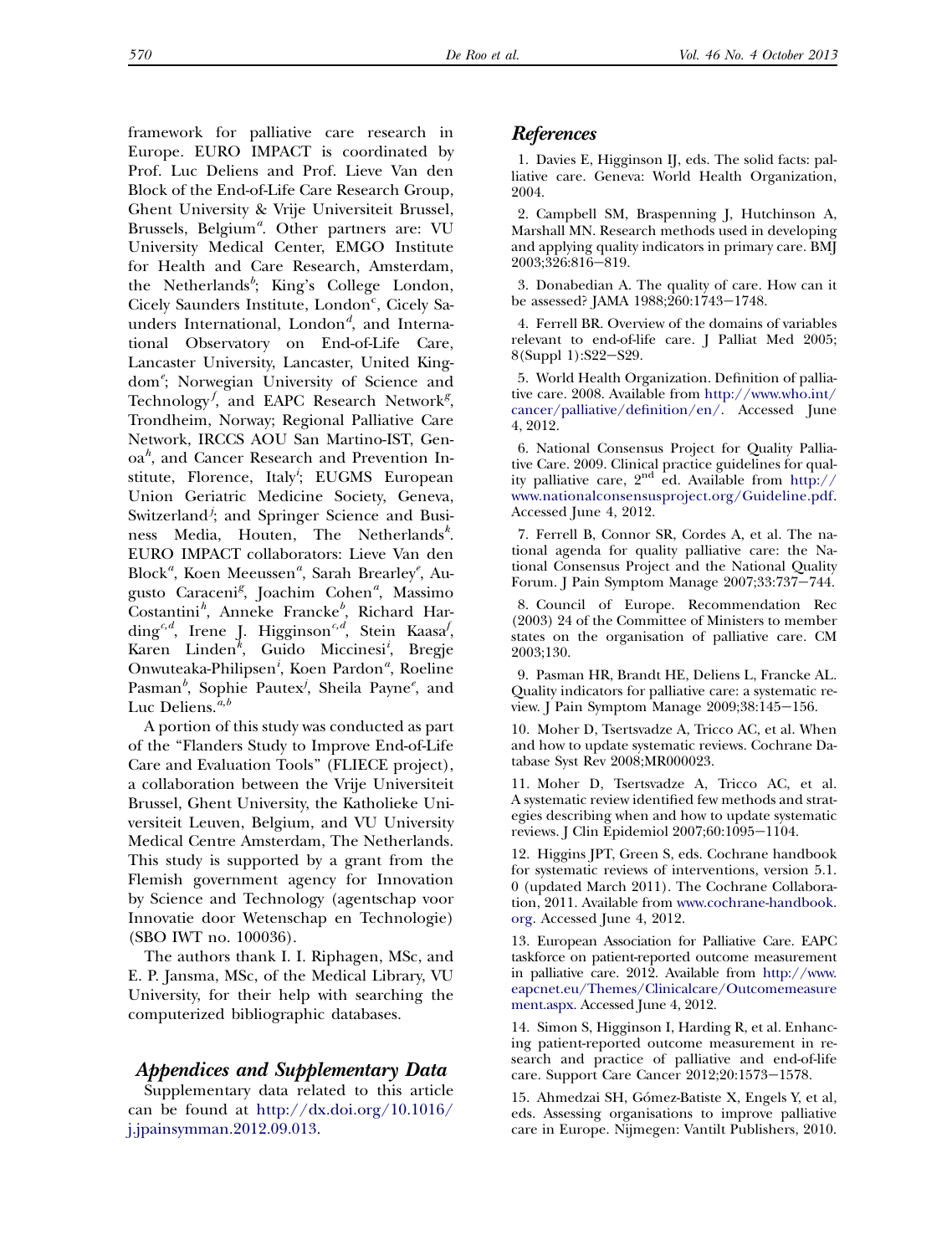<span id="page-15-0"></span>16. de Koning J, Smulders A, Klazinga N. Appraisal of indicators through research and evaluation (AIRE). 2007. Available from [http://www.cbo.nl/](http://www.cbo.nl/thema/Indicatoren/) [thema/Indicatoren/](http://www.cbo.nl/thema/Indicatoren/). Accessed June 4, 2012.

17. Claessen SJJ, Francke AL, Belarbi HE, et al. A new set of quality indicators for palliative care: process and results of the development trajectory. J Pain Symptom Manage 2011;42:169-182.

18. Grunfeld E, Urquhart R, Mykhalovskiy E, et al. Toward population-based indicators of quality endof-life care: testing stakeholder agreement. Cancer 2008;112:2301-2308.

19. Miyashita M, Nakamura A, Morita T, Bito S. Identification of quality indicators of end-of-life cancer care from medical chart review using a modified Delphi method in Japan. Am J Hosp Palliat Care 2008;25:33-38.

20. Sato K, Miyashita M, Morita T, et al. Reliability assessment and findings of a newly developed quality measurement instrument: quality indicators of end-of-life cancer care from medical chart review at a Japanese regional cancer center. J Palliat Med 2008;11:729-737.

21. van der Ploeg E, Depla MFI, Shekelle P, Rigter H, Mackenbach JP. Developing quality indicators for general practice care for vulnerable elders; transfer from US to The Netherlands. Qual Saf Health Care 2008;17:291-295.

22. Lorenz KA, Dy SM, Naeim A, et al. Quality measures for supportive cancer care: the Cancer Quality-ASSIST Project. J Pain Symptom Manage 2009;37: 943-964.

23. Dy SM, Lorenz KA, O'Neill SM, et al. Cancer Quality-ASSIST supportive oncology quality indicator set: feasibility, reliability, and validity testing. Cancer 2010;116:3267-3275.

24. Eagar K, Watters P, Currow DC, Aoun SM, Yates P. The Australian Palliative Care Outcomes Collaboration  $(PCOC)$ —measuring the quality and outcomes of palliative care on a routine basis. Aust Health Rev 2010;34:186-192.

25. Schenck AP, Rokoske FS, Durham DD, Cagle JG, Hanson LC. The PEACE Project: identification of quality measures for hospice and palliative care. J Palliat Med 2010;13:1451-1459.

26. Department of Health. End of life care strategy: quality markers and measures for end of life care. 2009. Available from [http://www.dh.gov.uk/en/](http://www.dh.gov.uk/en/Publicationsandstatistics/Publications/PublicationsPolicyAndGuidance/DH_101681) [Publicationsandstatistics/Publications/Publications](http://www.dh.gov.uk/en/Publicationsandstatistics/Publications/PublicationsPolicyAndGuidance/DH_101681) [PolicyAndGuidance/DH\\_101681](http://www.dh.gov.uk/en/Publicationsandstatistics/Publications/PublicationsPolicyAndGuidance/DH_101681). Accessed June 4, 2012.

27. National Health Service. End of Life Care Quality Assessment (ELCQuA). 2011. Available from <http://www.elcqua.nhs.uk/>. Accessed June 4, 2012.

28. Palliative Care Outcomes Collaboration. National benchmarks and targets. 2009. Available from [http://ahsri.uow.edu.au/pcoc/benchmark](http://ahsri.uow.edu.au/pcoc/benchmarkmeasures/index.html) [measures/index.html.](http://ahsri.uow.edu.au/pcoc/benchmarkmeasures/index.html) Accessed November 8, 2012.

29. Brandt HE, Francke AL, Pasman HRW, et al. [Quality indicators for palliative care: development and testing of a set of quality indicators for palliative care]. [in Dutch]. Utrecht: NIVEL, 2009. Available at [http://www.nivel.nl/sites/default/files/bestanden/](http://www.nivel.nl/sites/default/files/bestanden/Rapport-indicatoren-palliatieve-zorg.pdf) [Rapport-indicatoren-palliatieve-zorg.pdf](http://www.nivel.nl/sites/default/files/bestanden/Rapport-indicatoren-palliatieve-zorg.pdf). Accessed March 7, 2013.

30. Anonymous. Assessing care of vulnerable elders-3 quality indicators. J Am Geriatr Soc 2007;55(Suppl  $2)$ :S464-S487.

31. Clarke EB, Curtis JR, Luce JM, et al. Quality indicators for end-of-life care in the intensive care unit. Crit Care Med 2003;31:2255-2262.

32. Earle CC, Park ER, Lai B, et al. Identifying potential indicators of the quality of end-of-life cancer care from administrative data. J Clin Oncol 2003;21: 1133-1138.

33. Earle CC, Neville BA, Landrum MB, et al. Evaluating claims-based indicators of the intensity of end-of-life cancer care. Int J Qual Health Care 2005;17:505-509.

34. Grunfeld E, Lethbridge L, Dewar R, et al. Towards using administrative databases to measure population-based indicators of quality of end-oflife care: testing the methodology. Palliat Med 2006;20:769-777.

35. Keay TJ, Fredman L, Taler GA, Datta S, Levenson SA. Indicators of quality medical care for the terminally ill in nursing homes. J Am Geriatr Soc 1994;42:853-860.

36. Lorenz K, Lynn K, Dy S, et al. Cancer care quality measures: Symptoms and end-of-life care. Evidence Report/Technology Assessment No. 137 (Prepared by the Southern California Evidencebased Practice Center under Contract No. 290-02- 003). AHRQ Publications No. 06-E001. Rockville, MD: Agency for Healthcare Research and Quality, 2006.

37. Lorenz KA, Lynn J, Dy S, et al. Quality measures for symptoms and advance care planning in cancer: a systematic review. J Clin Oncol 2006;24: 4933e4938.

38. Lorenz KA, Rosenfeld K, Wenger N. Quality indicators for palliative and end-of-life care in vulnerable elders. J Am Geriatr Soc 2007;55(Suppl 2): S318-S326.

39. Mularski RA, Curtis JR, Billings JA, et al. Proposed quality measures for palliative care in the critically ill: a consensus from the Robert Wood Johnson Foundation Critical Care Workgroup. Crit Care Med 2006;34(11 Suppl):S404-S411.

40. Nelson JE, Mulkerin CM, Adams LL, Pronovost PJ. Improving comfort and communication in the ICU: a practical new tool for palliative care performance measurement and feedback. Qual Saf Health Care 2006;15:264-271.

41. Peruselli C, Marinari M, Brivio B, et al. Evaluating a home palliative care service: development of